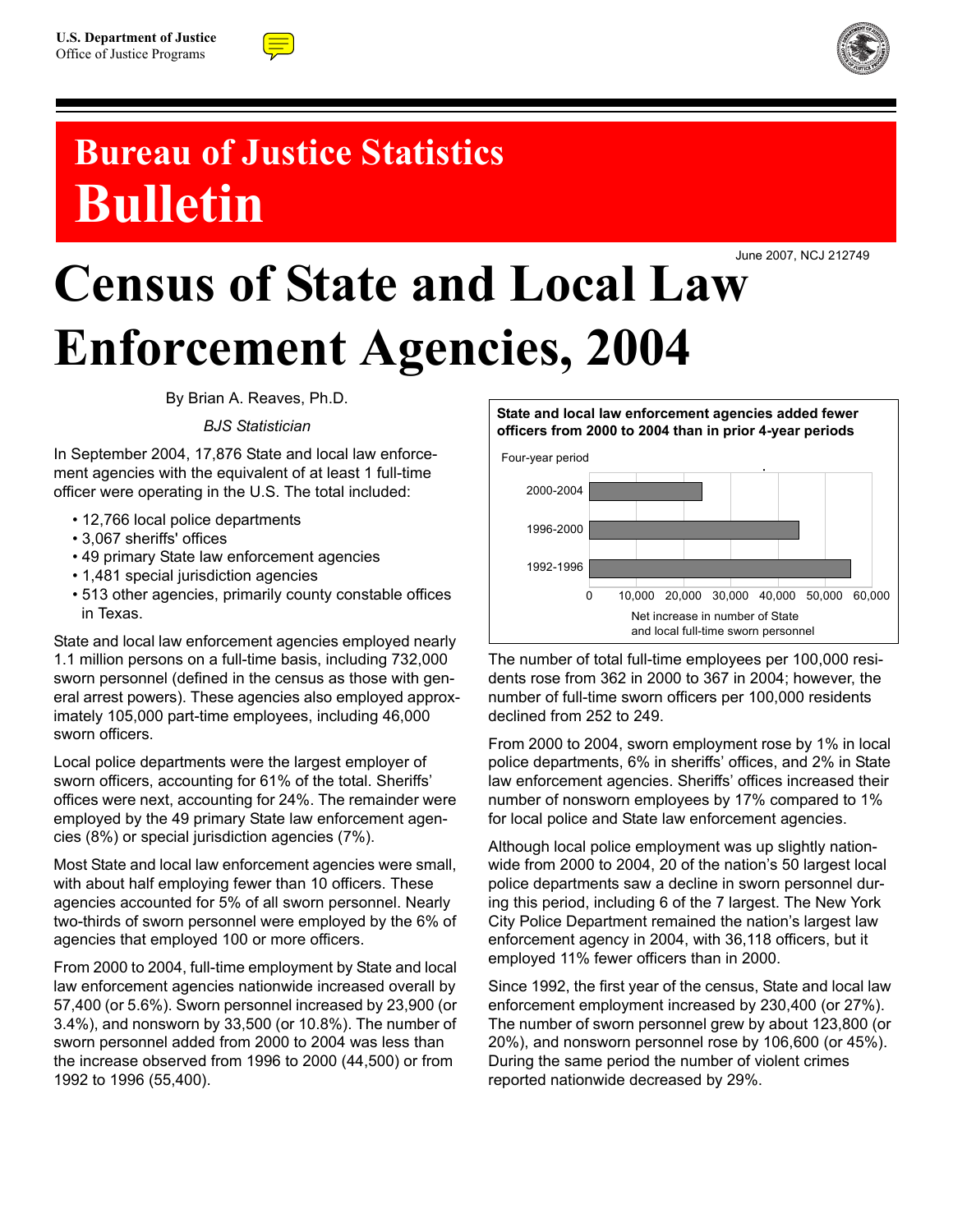|                      |          |           | Full-time employees |          | Part-time employees |        |          |
|----------------------|----------|-----------|---------------------|----------|---------------------|--------|----------|
| Type of agency       | Agencies | Total     | Sworn               | Nonsworn | Total               | Sworn  | Nonsworn |
| <b>Number</b>        |          |           |                     |          |                     |        |          |
| Total                | 17.876   | 1,076,897 | 731,903             | 344,994  | 105,252             | 45,982 | 59,270   |
| Local police         | 12.766   | 573.152   | 446.974             | 126,178  | 62.693              | 28,712 | 33,981   |
| Sheriff              | 3,067    | 326,531   | 175,018             | 151,513  | 27,004              | 11,784 | 15,220   |
| <b>Primary State</b> | 49       | 89,265    | 58,190              | 31,075   | 708                 | 31     | 677      |
| Special jurisdiction | 1,481    | 85,126    | 49,398              | 35,728   | 14,342              | 5,063  | 9,279    |
| Constable/marshal    | 513      | 2,823     | 2,323               | 500      | 505                 | 392    | 113      |
| Percent              |          |           |                     |          |                     |        |          |
| Total                | 100%     | 100%      | 100%                | 100%     | 100%                | 100%   | 100%     |
| Local police         | 71.4     | 53.2      | 61.1                | 36.6     | 59.6                | 62.4   | 57.3     |
| Sheriff              | 17.2     | 30.3      | 23.9                | 43.9     | 25.7                | 25.6   | 25.7     |
| <b>Primary State</b> | 0.3      | 8.3       | 8.0                 | 9.0      | 0.7                 | 0.1    | 1.1      |
| Special jurisdiction | 8.3      | 7.9       | 6.7                 | 10.4     | 13.6                | 11.0   | 15.7     |
| Constable/marshal    | 2.9      | 0.3       | 0.3                 | 0.1      | 0.5                 | 0.9    | 0.2      |

Note: Excludes agencies with less than 1 full-time officer or the equivalent in part-time officers.

#### **More than half of State and local law enforcement personnel worked for local police departments**

Local police departments were the largest employer of law enforcement personnel with about 573,000 (or 53%) of the nearly 1.1 million employees nationwide (table 1). Sheriffs' offices employed 326,531 (or 30%) of the total. The 49 primary State law enforcement agencies accounted for 8% of the total, the same percentage as special jurisdiction agencies (those that served a special geographic jurisdiction or had special enforcement or investigative responsibilities). See table 7 for types of special jurisdiction agencies.

About 447,000 (or 61%) of all sworn State and local law enforcement employees were local police officers. Sheriffs' offices accounted for about 175,000 (or 24%) of the total. The 49 primary State law enforcement agencies employed about 58,000 (or 8%) of the total, and special jurisdiction agencies about 49,000 (or 7%).

#### **Six percent of law enforcement agencies employed 64% of sworn personnel**

About 1,100 (or 6%) of State and local law enforcement agencies employed 100 or more full-time sworn personnel (table 2). This included 79 agencies with 1,000 or more officers. Agencies with 100 or more officers employed 64% of all full-time sworn personnel, and those with 1,000 or more officers employed 30%. About half of agencies employed fewer than 10 full-time officers, and nearly a third (31%) employed fewer than 5 officers. Among these smaller agencies, about 2,200 (12% of agencies overall) had just 1 full-time officer or only part-time officers.

The largest agencies rarely used part-time sworn officers, accounting for just 0.3% of all such personnel nationwide (not shown in table). About half (49%) of part-time sworn personnel were employed by agencies with fewer than 10 full-time officers, and about two-thirds (69%) worked for agencies with fewer than 25 full-time officers.

#### **Table 2. State and local law enforcement employees, by size of agency, September 2004**

| Full-time sworn |          |           | Full-time employees |          |  |  |
|-----------------|----------|-----------|---------------------|----------|--|--|
| personnel       | Agencies | Total     | Sworn               | Nonsworn |  |  |
| <b>Number</b>   |          |           |                     |          |  |  |
| All sizes       | 17,876   | 1,076,897 | 731,903             | 344,994  |  |  |
| 1,000 or more   | 79       | 307,787   | 222,201             | 85,586   |  |  |
| 500-999         | 89       | 92,319    | 60,943              | 31,376   |  |  |
| 250-499         | 217      | 119,946   | 75,157              | 44,789   |  |  |
| 100-249         | 714      | 159.646   | 106.964             | 52.682   |  |  |
| 50-99           | 1,259    | 131,132   | 86,558              | 44,574   |  |  |
| 25-49           | 2.304    | 120,986   | 79,374              | 41.612   |  |  |
| $10 - 24$       | 4,213    | 96,383    | 65,563              | 30,820   |  |  |
| $5-9$           | 3,513    | 33,855    | 23,524              | 10,331   |  |  |
| $2 - 4$         | 3,286    | 11,743    | 9,699               | 2,044    |  |  |
| $0 - 1$         | 2,202    | 3,100     | 1,920               | 1,180    |  |  |
| <b>Percent</b>  |          |           |                     |          |  |  |
| All sizes       | 100%     | 100%      | 100%                | 100%     |  |  |
| 1,000 or more   | 0.4      | 28.6      | 30.4                | 24.8     |  |  |
| 500-999         | 0.5      | 8.6       | 8.3                 | 9.1      |  |  |
| 250-499         | 1.2      | 11.1      | 10.3                | 13.0     |  |  |
| 100-249         | 4.0      | 14.8      | 14.6                | 15.3     |  |  |
| 50-99           | 7.0      | 12.2      | 11.8                | 12.9     |  |  |
| 25-49           | 12.9     | 11.2      | 10.8                | 12.1     |  |  |
| $10 - 24$       | 23.6     | 9.0       | 9.0                 | 8.9      |  |  |
| $5-9$           | 19.7     | 3.1       | 3.2                 | 3.0      |  |  |
| $2 - 4$         | 18.4     | 1.1       | 1.3                 | 0.6      |  |  |
| $0 - 1$         | 12.3     | 0.3       | 0.3                 | 0.3      |  |  |

Note: Excludes agencies with less than one full-time officer or the equivalent in part-time officers.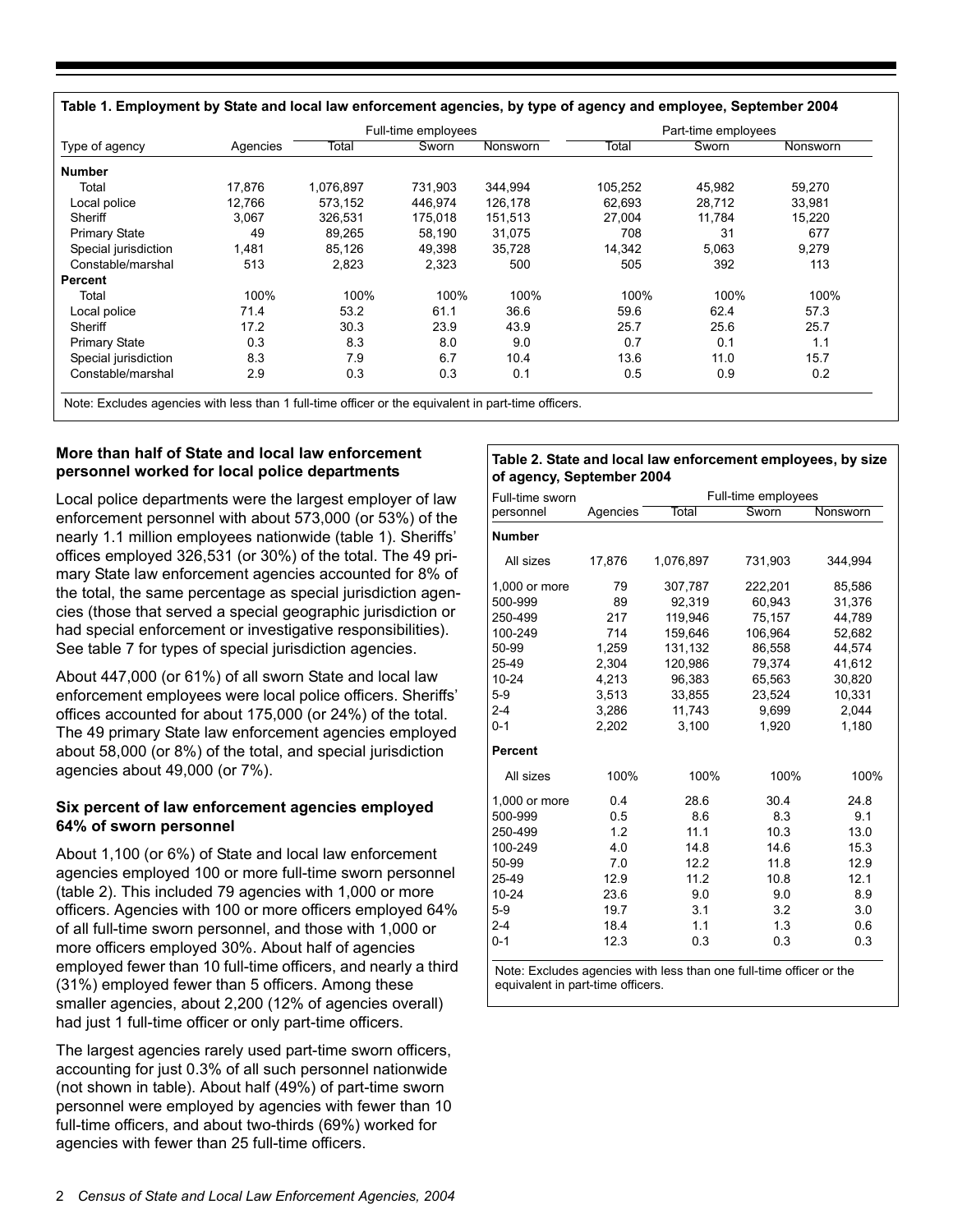#### **Growth in law enforcement personnel from 2000 to 2004 was less than in prior 4-year periods**

From 2000 to 2004, the number of full-time State and local law enforcement employees increased about 57,400 (or 5.6%). This included an increase in sworn personnel of about 23,900 (or 3.4%). Civilian employment rose 33,500 (or 10.8%).

Fewer sworn personnel were added from 2000 to 2004 than from 1996 to 2000 (44,500), or from 1992 to 1996 (55,400) (see figure on page 1). The 33,500 nonsworn employees added from 2000 to 2004 were less than from 1996 to 2000 (53,000) but exceeded the number added from 1992 to 1996 (20,000).

From 1992 (the year of the first census) to 2004, State and local law enforcement agencies added about 230,400 fulltime employees, including 123,800 sworn officers and 106,600 nonsworn employees. During this time the number of violent crimes handled by law enforcement agencies nationwide decreased by more than 565,000 (figure 1).

#### **Nationwide ratio of sworn State and local law enforcement personnel to population was lower in 2004 than in 2000**

In September 2004 State and local law enforcement agencies had 367 full-time employees per 100,000 residents nationwide. This represented an increase of 1% since 2000 and 11% since 1992 (figure 2). There were 249 sworn personnel per 100,000 residents nationwide in 2004, a decrease of 1% from 2000, but still 5% higher than in 1992. In 2004 the 117 nonsworn personnel per 100,000 residents nationwide was 5% more than in 2000, and 26% more than in 1992. From 1992 to 2004, the number of reported UCR violent crimes per 100,000 residents dropped 39%.

#### **From 1992 to 2004, local police departments accounted for most of the increase in sworn personnel; sheriffs' offices for most of the increase in nonsworn personnel**

Employment by sheriffs' offices grew by 45% from 1992 to 2004, including a 28% increase in sworn personnel and a 71% increase in nonsworn employees (table 3). In local police departments, sworn employment rose 19% during this period, and in State law enforcement agencies, 10%. Both recorded a 21% increase in nonsworn employees.

The 72,450 local police officers added from 1992 to 2004 accounted for 59% of the growth in sworn law enforcement personnel overall. Sheriffs' offices added nearly 63,000 civilian employees during this period, accounting for 59% of the overall increase in nonsworn employment.

#### **State and local law enforcement employees and number of UCR violent crimes, 2000-2004**



*Figure 1*



#### **Table 3. Change in full-time employment by State and local law enforcement agencies, 1992-2004**

|                                                          | Type of full-time employee            |                                    |                                     |  |  |  |  |
|----------------------------------------------------------|---------------------------------------|------------------------------------|-------------------------------------|--|--|--|--|
|                                                          | Total                                 | Sworn                              | Civilian                            |  |  |  |  |
| Change in number of employees                            |                                       |                                    |                                     |  |  |  |  |
| All agencies                                             | 230,396                               | 123.790                            | 106.606                             |  |  |  |  |
| Local police<br>Sheriff<br><b>Primary State</b><br>Other | 94,566<br>101,127<br>10,695<br>24.008 | 72,450<br>38,426<br>5,210<br>7.704 | 22,116<br>62,701<br>5,485<br>16.304 |  |  |  |  |
| Percent change in number of employees                    |                                       |                                    |                                     |  |  |  |  |
| All agencies                                             | 27.2%                                 | 20.4%                              | 44.7%                               |  |  |  |  |
| Local police<br>Sheriff<br>Primary State<br>Other        | 19.8<br>44.9<br>13.6<br>37.5          | 19.3<br>28.1<br>9.8<br>17.5        | 213<br>70.6<br>21.4<br>81.8         |  |  |  |  |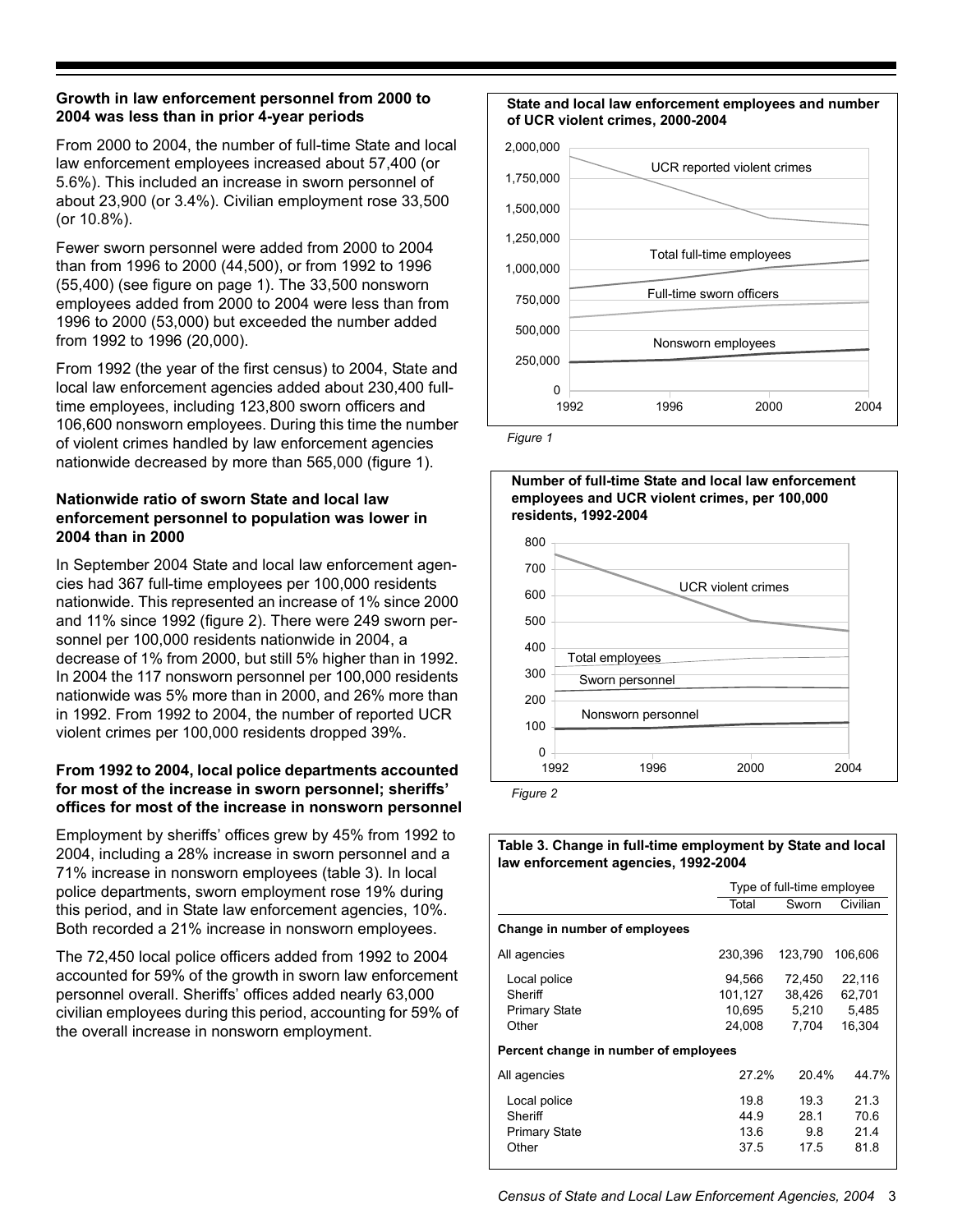#### **Nearly 13,000 local police departments operated in the U.S. during 2004**

In September 2004, 12,766 local police departments were operating in the United States. Nearly all (98%) were operated by a single municipality. The remainder were operated by a county or tribal government, or served multiple jurisdictions under a regional or joint arrangement.

| Type of local police | Number of | Number of full-time employees |         |          |  |
|----------------------|-----------|-------------------------------|---------|----------|--|
| departments, 2004    | agencies  | Total                         | Sworn   | Nonsworn |  |
| Municipal            | 12,493    | 531.556                       | 416,117 | 115.439  |  |
| County               | 56        | 36.771                        | 27.578  | 9.193    |  |
| Tribal               | 154       | 3.948                         | 2.490   | 1,458    |  |
| Regional/joint       | 63        | 877                           | 789     | 88       |  |

#### **A majority of local police departments employed fewer than 10 full-time officers**

Most local police departments were small, but most local police officers worked for larger agencies. Departments with fewer than 10 full-time officers comprised 55% of all agencies, but employed just 6% of all officers (table 4). About 600 (4.7%) local police departments employed 100 or more full-time sworn personnel. These agencies employed 60% of all local police officers.

#### **An annual average of about 8,000 local police officers were added from 1992 to 2000, compared to fewer than 2,000 per year from 2000 to 2004**

From 2000 to 2004, overall full-time employment by local police departments increased by about 7,200 (or 1.3%) (figure 3). The number of full-time sworn personnel increased by about 6,000 (1.4%) during this period. The number of civilian employees rose by about 1,200, or 0.9%.

Although the number of local police officers nationwide increased by more than 72,000 from 1992 to 2004, more than 90% of this increase occurred between 1992 and 2000.



#### *Figure 3*

#### **Table 4. Full-time local police employees, by size of agency, September 2004**

| Full-time sworn |          |         | <b>Full-time Employees</b> |          |
|-----------------|----------|---------|----------------------------|----------|
| personnel       | Agencies | Total   | Sworn                      | Nonsworn |
| <b>Number</b>   |          |         |                            |          |
| All sizes       | 12,766   | 573,152 | 446,974                    | 126,178  |
| 1,000 or more   | 47       | 188,635 | 146,461                    | 42,174   |
| 500-999         | 39       | 35.413  | 27,412                     | 8,001    |
| 250-499         | 105      | 47,883  | 36,536                     | 11.347   |
| 100-249         | 406      | 77.936  | 59.346                     | 18,590   |
| 50-99           | 797      | 71,255  | 54,846                     | 16,409   |
| 25-49           | 1,504    | 66,295  | 51,932                     | 14,363   |
| $10 - 24$       | 2,809    | 54,924  | 43,735                     | 11,189   |
| $5-9$           | 2,599    | 20,424  | 17,254                     | 3,170    |
| $2 - 4$         | 2.740    | 8.807   | 7,994                      | 813      |
| $0 - 1$         | 1,720    | 1,580   | 1,458                      | 122      |
| <b>Percent</b>  |          |         |                            |          |
| All sizes       | 100%     | 100%    | 100%                       | 100%     |
| 1,000 or more   | 0.4%     | 32.9%   | 32.8%                      | 33.4%    |
| 500-999         | 0.3      | 6.2     | 6.1                        | 6.3      |
| 250-499         | 0.8      | 8.4     | 8.2                        | 9.0      |
| 100-249         | 3.2      | 13.6    | 13.3                       | 14.7     |
| 50-99           | 6.2      | 12.4    | 12.3                       | 13.0     |
| 25-49           | 11.8     | 11.6    | 11.6                       | 11.4     |
| $10 - 24$       | 22.0     | 9.6     | 9.8                        | 8.9      |
| $5-9$           | 20.4     | 3.6     | 3.9                        | 2.5      |
| $2 - 4$         | 21.5     | 1.5     | 1.8                        | 0.6      |
| $0 - 1$         | 13.5     | 0.3     | 0.3                        | 0.1      |
|                 |          |         |                            |          |

Note: Excludes agencies with less than one full-time officer or the equivalent in part-time officers.

#### **Six of the seven largest local police departments employed fewer officers in 2004 than in 2000**

The New York City Police Department (NYPD), with 36,118 full-time officers, is the largest police department in the U.S. (see appendix table 4 for the 50 largest local police departments). It employed 11% fewer officers in 2004 than in 2000. Despite a decrease, the NYPD still employed nearly 3 times as many officers as the next largest agency — the Chicago Police Department (13,129). Other police departments that employed 5,000 or more officers included those in Los Angeles (9,099), Philadelphia (6,832), and Houston (5,092).

Overall, 20 of the nation's 50 largest local police departments had fewer officers in 2004 than in 2000, including 6 of the 7 largest. Five of the 50 largest departments experienced a drop of more than 10% in the number of officers:

- Detroit (MI) Police (-15%)
- Nassau County (NY) Police (-15%)
- Cleveland (OH) Police (-14%)
- Newark (NJ) Police (-11%)
- New York (NY) Police (-11%)

The largest gains in sworn personnel were in police departments serving Las Vegas (NV) (23%), Austin (TX) (19%), Fairfax County (VA) (17%), Atlanta (GA) (11%), and Albuquerque (NM) (11%).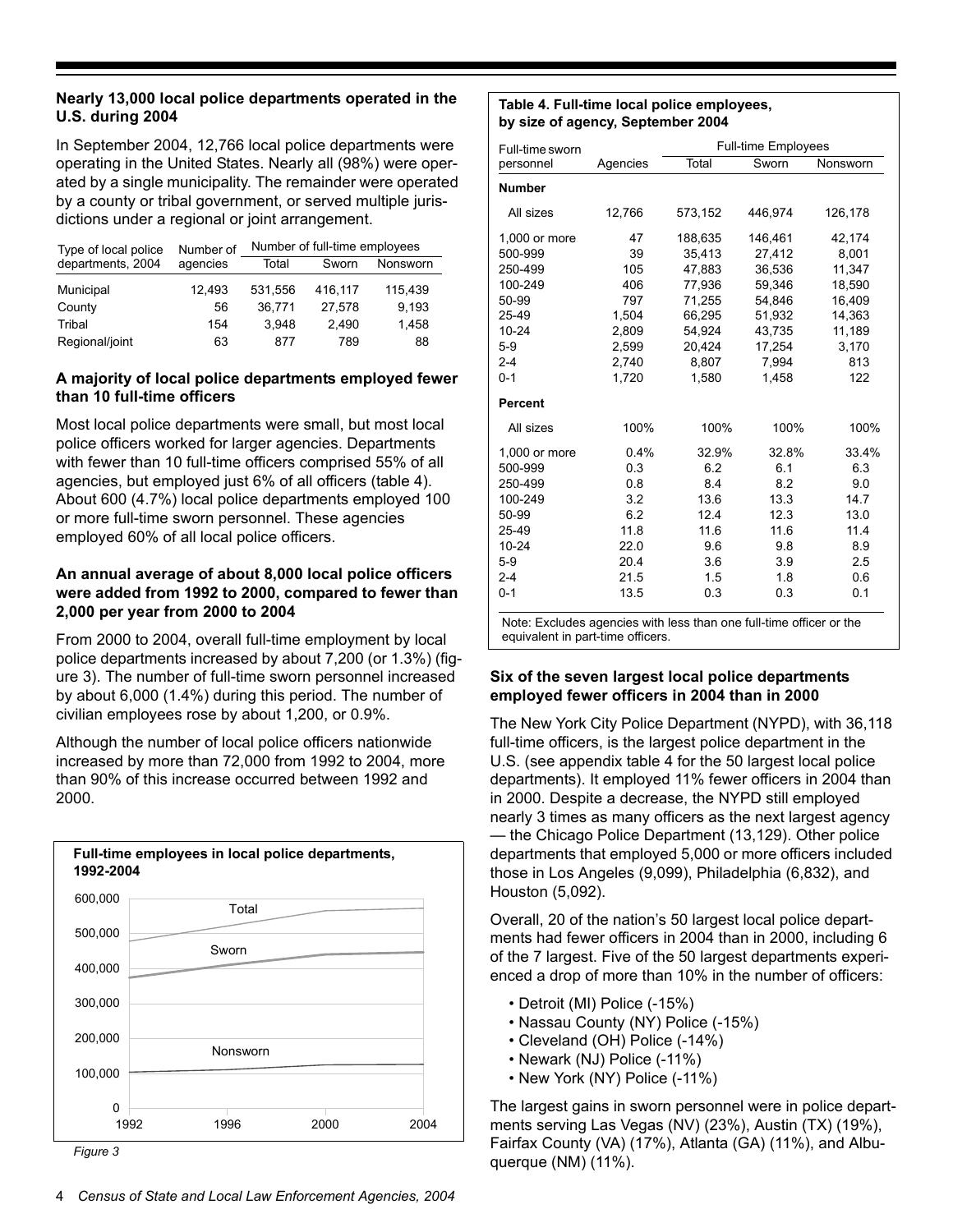#### **All but three States and the District of Columbia had sheriffs' offices in 2004**

A total of 3,067 sheriffs' offices operated with the equivalent of at least 1 full-time officer during 2004. Nearly every county in the U.S. operated a sheriff's office. Alaska, Connecticut, the District of Columbia, and Hawaii did not have sheriffs' offices (see appendix table 5 for State-by-State data). Overall, sheriffs' offices employed 326,531 persons full time, including about 175,000 sworn personnel.

#### **About 11% of sheriffs' offices employed at least 100 full-time sworn personnel**

In September 2004, 12 sheriffs' offices employed 1,000 or more full-time sworn officers, accounting for 18% of all such personnel (table 5). The largest of these was the Los Angeles County Sheriff's Department with 8,239 full-time sworn personnel (see appendix table 6 for the 50 largest sheriffs' offices).

| Five largest sheriffs' offices | Full-time sworn<br>personnel |
|--------------------------------|------------------------------|
| Los Angeles County (CA)        | 8.239                        |
| Cook County (IL)               | 5.555                        |
| Broward County (FL)            | 3,190                        |
| Harris County (TX)             | 2.545                        |
| Orange County (CA)             | 2.119                        |

A total of 351 (11%) sheriffs' offices employed at least 100 sworn personnel, accounting for 65% of full-time officers. More than 900 (30%) offices operated with fewer than 10 full-time sworn personnel, employing 3% of all officers.

#### **From 2000 to 2004, employment in sheriffs' offices increased by 11%**

Since June 2000, total full-time employment in sheriffs' offices was up by about 33,000, or 11.1% (figure 4). The number of sworn personnel increased by about 10,000, or 6.3%, and the number of nonsworn employees by more than 22,000, or 17%. These increases were larger than those observed for local police, a difference due in part to the broader range of functions performed by most sheriffs' offices.

#### **Nearly all sheriffs' offices performed law enforcement and court-related functions; about 4 in 5 operated at least one jail**

Ninety-six percent of sheriffs' offices were responsible for traditional law enforcement functions, such as responding to citizen requests for service, providing routine patrol services, and conducting traffic enforcement. A similar percentage performed court-related duties, such as serving process (97%) and providing court security (97%). In addi-

#### **Table 5. Sheriffs' employees, by size of agency, September 2004**

| Full-time sworn |          |         | Full-time employees |          |
|-----------------|----------|---------|---------------------|----------|
| personnel       | Agencies | Total   | Sworn               | Nonsworn |
| <b>Number</b>   |          |         |                     |          |
| All sizes       | 3,067    | 326,531 | 175,018             | 151,513  |
|                 |          |         |                     |          |
| 1,000 or more   | 12       | 52,222  | 31,114              | 21,108   |
| 500-999         | 27       | 30,466  | 18,354              | 12,112   |
| 250-499         | 90       | 59,575  | 31,244              | 28,331   |
| 100-249         | 222      | 62,036  | 33,624              | 28,412   |
| 50-99           | 326      | 44,098  | 22,402              | 21,696   |
| 25-49           | 535      | 37,569  | 18,567              | 19,002   |
| $10 - 24$       | 926      | 29.942  | 14,564              | 15,378   |
| $5-9$           | 612      | 8,917   | 4,182               | 4,735    |
| $2 - 4$         | 292      | 1,663   | 942                 | 721      |
| $0 - 1$         | 25       | 43      | 25                  | 18       |
| <b>Percent</b>  |          |         |                     |          |
| All sizes       | 100%     | 100%    | 100%                | 100%     |
| 1,000 or more   | 0.4      | 16.0    | 17.8                | 13.9     |
| 500-999         | 0.9      | 9.3     | 10.5                | 8.0      |
| 250-499         | 2.9      | 18.2    | 17.9                | 18.7     |
| 100-249         | 7.2      | 19.0    | 19.2                | 18.8     |
| 50-99           | 10.6     | 13.5    | 12.8                | 14.3     |
| 25-49           | 17.4     | 11.5    | 10.6                | 12.5     |
| $10 - 24$       | 30.2     | 9.2     | 8.3                 | 10.1     |
| $5-9$           | 20.0     | 2.7     | 2.4                 | 3.1      |
| $2 - 4$         | 9.5      | 0.5     | 0.5                 | 0.5      |
| $0 - 1$         | 0.8      |         |                     |          |

Note: Excludes agencies with less than one full-time officer or the equivalent in part-time officers.

--Less than 0.05%.



*Figure 4*

tion, 78% were responsible for operating at least one jail. Nationwide, sheriffs' offices had the equivalent of 59% of their full-time sworn personnel assigned to law enforcement operations, 23% to jail operations, and 12% to court operations.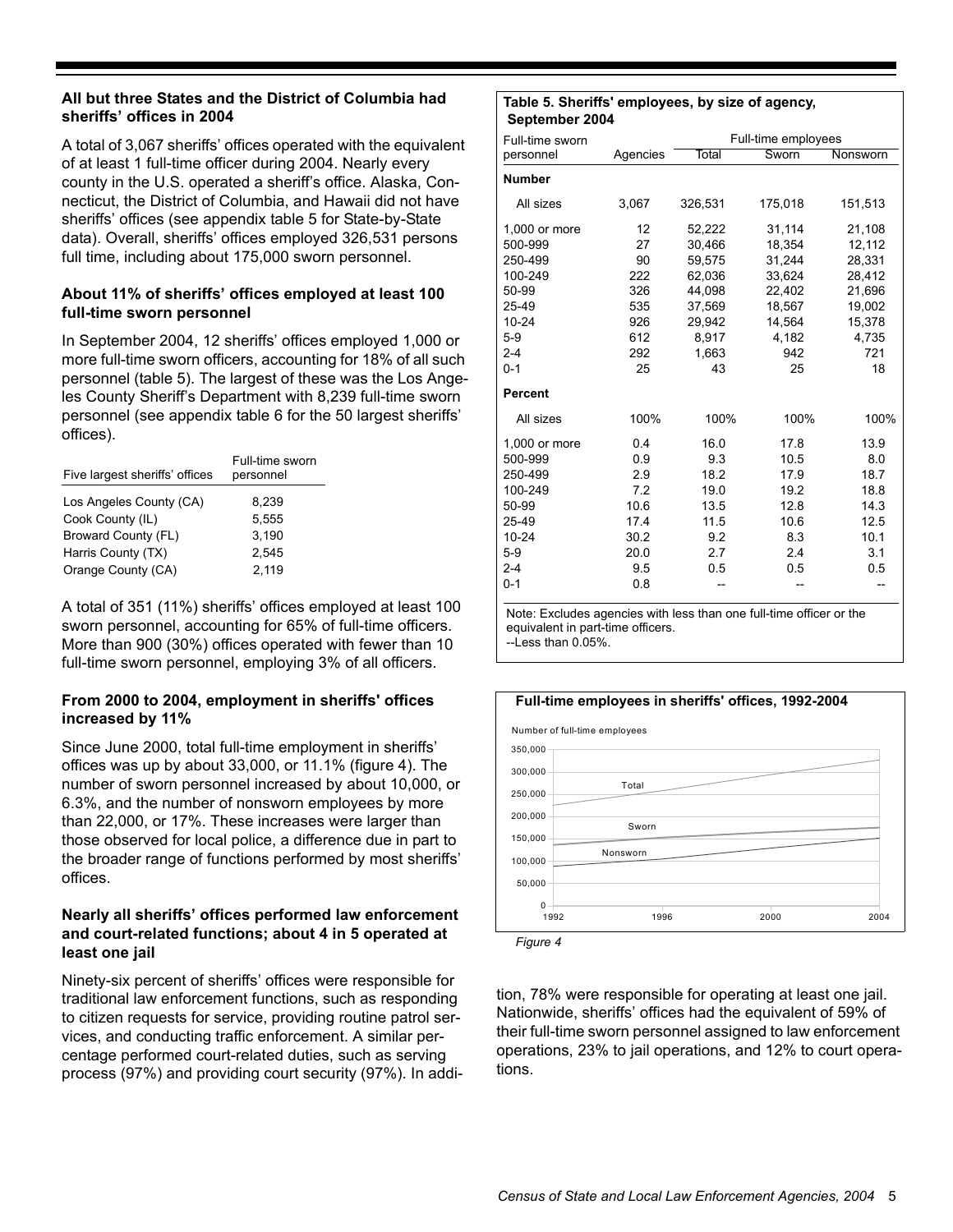#### **From 2000 to 2004, full-time sworn personnel of the 49 primary State law enforcement agencies rose by 3.3%**

In September 2004, the 49 primary State law enforcement agencies had 89,265 full-time employees (table 6). This was 2,237 (or 2.6%) more than in 2000. These agencies employed 58,190 full-time sworn personnel in 2004, an increase of 1,842 (or 3.3%) compared to 2000. Civilian employment rose by 1.3% during this period (figure 5).

| Full-time       | Number of full-time employees |        |        |          |  |  |
|-----------------|-------------------------------|--------|--------|----------|--|--|
| sworn personnel | Agencies                      | Total  | Sworn  | Nonsworn |  |  |
| All sizes       | 49                            | 89,265 | 58,190 | 31,075   |  |  |
| 1,000 or more   | 19                            | 65,219 | 43.019 | 22,200   |  |  |
| 500-999         | 18                            | 19.128 | 11.868 | 7,260    |  |  |
| 250-499         |                               | 3.651  | 2,430  | 1.221    |  |  |
| 100-249         | 5                             | 1.267  | 873    | 394      |  |  |

#### **Full-time employees in primary State law enforcement agencies, 1992-2004**



*Figure 5*

#### **The California Highway Patrol was the largest State law enforcement agency**

Overall, 19 of the 49 primary State law enforcement agencies employed at least 1,000 full-time officers in 2004, two more than in 2000. The largest, the California Highway Patrol, had 7,085 full-time sworn personnel, followed by the New York State Police (4,667), Pennsylvania State Police (4,200), Texas Department of Public Safety (3,437), and New Jersey State Police (2,768). The smallest agencies were the North Dakota Highway Patrol (135), South Dakota Highway Patrol (154), and Wyoming Highway Patrol (188).

In terms of full-time officers per 100,000 residents, the Delaware State Police (77), Alaska State Troopers (58), and Vermont State Police (52) had the highest ratios. The lowest ratios were for the Wisconsin State Patrol (9), Florida Highway Patrol (10), and the Georgia State Patrol (10).

#### **Table 6. Primary State law enforcement agency employees, by State, September 2004**

|                                   | Full-time employees                     |                  |                       |                             |  |  |
|-----------------------------------|-----------------------------------------|------------------|-----------------------|-----------------------------|--|--|
|                                   | Total<br>Sworn personnel<br>Per 100,000 |                  |                       |                             |  |  |
|                                   |                                         | Per 100,000      |                       |                             |  |  |
|                                   | Number residents                        |                  | Number residents      |                             |  |  |
| U.S. total                        | 89,265                                  | 30               | 58,190                | 20                          |  |  |
| Alabama                           | 1,268                                   | 28               | 681                   | 15                          |  |  |
| Alaska                            | 644                                     | 98               | 380                   | 58                          |  |  |
| Arizona                           | 2,005                                   | 35               | 1,125                 | 20                          |  |  |
| Arkansas                          | 863                                     | 31               | 508                   | 18                          |  |  |
| California                        | 9,905                                   | 28               | 7,085                 | 20                          |  |  |
| Colorado                          | 936                                     | 20               | 681                   | 15                          |  |  |
| Connecticut                       | 1,652                                   | 47               | 1,152                 | 33                          |  |  |
| Delaware                          | 847                                     | 102              | 642                   | 77                          |  |  |
| District of Columbia <sup>a</sup> | $\tilde{}$                              | $\tilde{}$       | $\tilde{\phantom{a}}$ | $\tilde{}$                  |  |  |
| Florida                           | 2,158                                   | 12               | 1,654                 | 10                          |  |  |
| Georgia<br>Hawaii <sup>b</sup>    | 1,268                                   | 14<br>$\tilde{}$ | 856<br>$\tilde{}$     | 10<br>$\tilde{\phantom{a}}$ |  |  |
| Idaho                             | 486                                     | 35               | 288                   | 21                          |  |  |
|                                   | 3,556                                   | 28               |                       |                             |  |  |
| Illinois                          | 1,799                                   |                  | 2,008                 | 16                          |  |  |
| Indiana                           |                                         | 29               | 1,158                 | 19                          |  |  |
| lowa                              | 485                                     | 16               | 389                   | 13                          |  |  |
| Kansas                            | 840                                     | 31               | 541                   | 20                          |  |  |
| Kentucky                          | 1,713                                   | 41               | 936                   | 23                          |  |  |
| Louisiana                         | 1,548                                   | 34               | 1,063                 | 24                          |  |  |
| Maine                             | 528                                     | 40               | 338                   | 26                          |  |  |
| Maryland                          | 2,429                                   | 44               | 1,596                 | 29                          |  |  |
| Massachusetts                     | 2,639                                   | 41               | 2,200                 | 34                          |  |  |
| Michigan                          | 2,721                                   | 27               | 1,862                 | 18                          |  |  |
| Minnesota                         | 821                                     | 16               | 544                   | 11                          |  |  |
| Mississippi                       | 1,030                                   | 35               | 535                   | 18                          |  |  |
| Missouri                          | 2,248                                   | 39               | 1,097                 | 19                          |  |  |
| Montana                           | 274                                     | 30               | 206                   | 22                          |  |  |
| Nebraska                          | 716                                     | 41               | 503                   | 29                          |  |  |
| Nevada                            | 552                                     | 24               | 421                   | 18                          |  |  |
| New Hampshire                     | 411                                     | 32               | 289                   | 22                          |  |  |
| New Jersey                        | 4,339                                   | 50               | 2,768                 | 32                          |  |  |
| New Mexico                        | 704                                     | 37               | 566                   | 30                          |  |  |
| New York                          | 5,572                                   | 29               | 4,667                 | 24                          |  |  |
| North Carolina                    | 1,729                                   | 20               | 1,517                 | 18                          |  |  |
| North Dakota                      | 192                                     | 30               | 135                   | 21                          |  |  |
| Ohio                              | 2,614                                   | 23               | 1,502                 | 13                          |  |  |
| Oklahoma                          | 1,428                                   | 41               | 808                   | 23                          |  |  |
| Oregon                            | 1,135                                   | 32               | 621                   | 17                          |  |  |
| Pennsylvania                      | 5,870                                   | 47               | 4,200                 | 34                          |  |  |
| Rhode Island                      | 233                                     | 22               | 190                   | 18                          |  |  |
| South Carolina                    | 965                                     | 23               | 785                   | 19                          |  |  |
| South Dakota                      | 229                                     | 30               | 154                   | 20                          |  |  |
| Tennessee                         | 1,869                                   | 32               | 972                   | 16                          |  |  |
| Texas                             | 7,611                                   | 34               | 3,437                 | 15                          |  |  |
| Utah                              | 1,018                                   | 43               | 538                   | 23                          |  |  |
| Vermont                           | 545                                     | 88               | 325                   | 52                          |  |  |
| Virginia                          | 2,526                                   | 34               | 1,869                 | 25                          |  |  |
| Washington                        | 2,298                                   | 37               | 1,059                 | 17                          |  |  |
| West Virginia                     | 994                                     | 55               | 641                   | 35                          |  |  |
| Wisconsin                         | 713                                     | 13               | 510                   | 9                           |  |  |
| Wyoming                           | 339                                     | 67               | 188                   | 37                          |  |  |

~Not applicable.

aThe Washington (DC) Metropolitan Police Department is classified as a local police department (see appendix table 3).

<sup>b</sup>The Hawaii Department of Public Safety is classified as a special jurisdiction agency (see table 7). It primarily provides court-related services, security services for State facilities, and law enforcement services for the Honolulu Airport.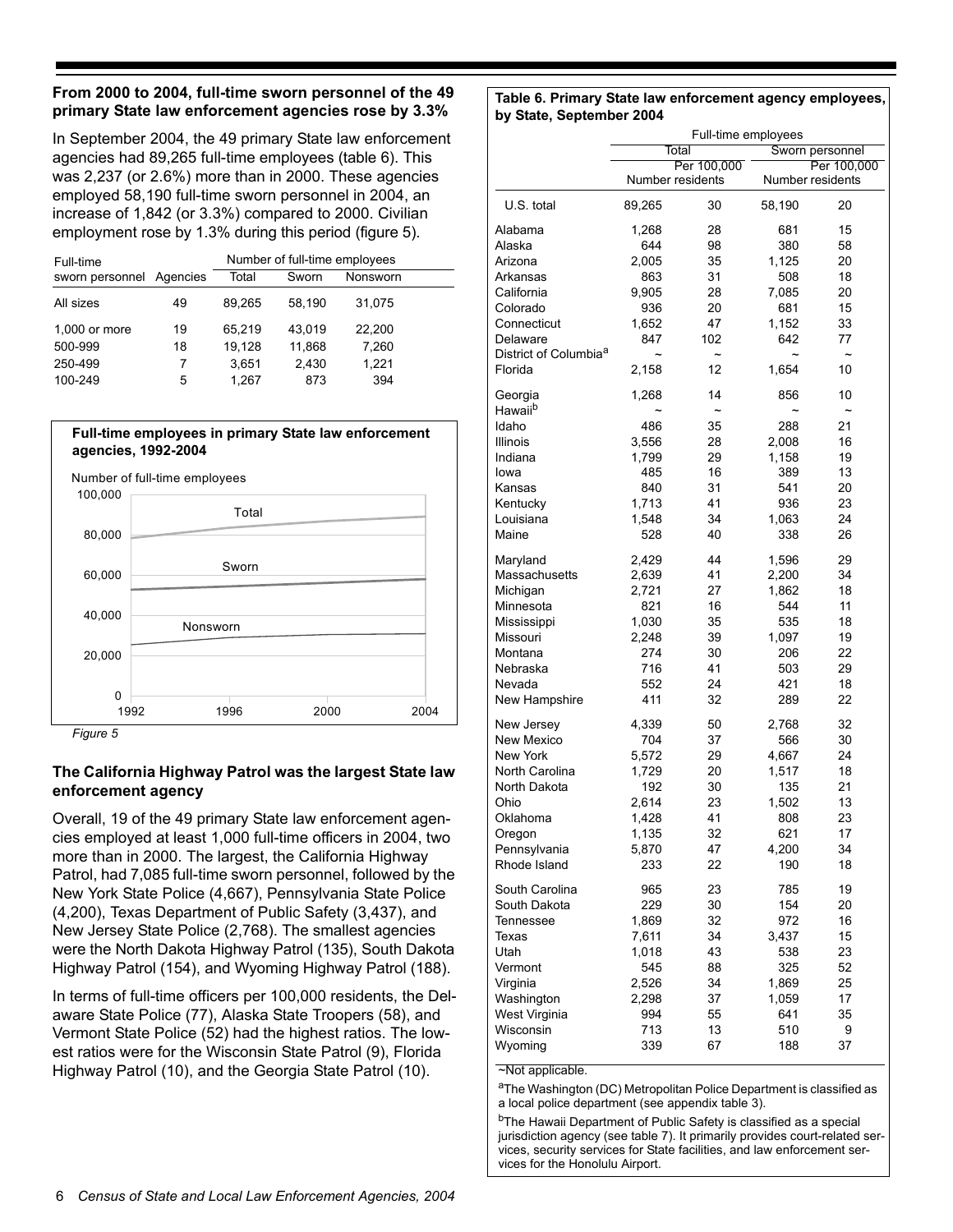#### **More than 10,000 full-time sworn personnel were employed at 4-year public universities and colleges**

Nearly 1,500 State and local law enforcement agencies served a special geographic jurisdiction or had special enforcement or investigative responsibilities during 2004. These agencies employed about 85,000 persons full time, including more than 49,000 sworn personnel. More than two-thirds of special jurisdiction agencies served public buildings and facilities, employing more than 19,000 sworn personnel (table 7). Within this group, about 500 campus police departments served 4-year public institutions. These agencies employed more than 10,000 officers.

The second largest group of special jurisdiction agencies was those responsible for enforcing conservation laws and providing law enforcement services for parks and recreation areas. These 205 agencies employed more than 14,000 full-time sworn personnel.

#### **Table 7. Special jurisdiction law enforcement agencies, by type of jurisdiction and number of full-time sworn personnel, September 2004**

| Type of special jurisdiction             | Agencies | Full-time sworn<br>personnel |
|------------------------------------------|----------|------------------------------|
| Total                                    | 1,481    | 49,398                       |
| <b>Public buildings/facilities</b>       | 1,011    | 19,247                       |
| 4-year university/college                | 488      | 10,167                       |
| Public school district                   | 183      | 3,517                        |
| 2-year college                           | 254      | 2,438                        |
| State capitol/government buildings       | 18       | 1,289                        |
| Medical school/campus                    | 22       | 732                          |
| Public housing                           | 12       | 411                          |
| Public hospital/health facility          | 30       | 399                          |
| Courts                                   | 4        | 294                          |
| Natural resources/parks and recreation   | 205      | 14,332                       |
| Fish and wildlife                        | 50       | 4,937                        |
| Parks and recreational areas             | 95       | 4,212                        |
| Multifunction natural resources          | 25       | 3,550                        |
| Environmental laws                       | 6        | 700                          |
| Waterways and boating                    | 17       | 663                          |
| Water resources                          | 5        | 129                          |
| Sanitation laws                          | 2        | 97                           |
| Forest resources                         | 5        | 44                           |
| <b>Transportation systems/facilities</b> | 130      | 9,073                        |
| Mass transit system/railroad             | 18       | 3,094                        |
| Airports                                 | 90       | 2,900                        |
| Transportation - multiple types          | 5        | 2,200                        |
| Port facilities                          | 11       | 333                          |
| <b>Commercial vehicles</b>               | 2        | 285                          |
| Bridges, tunnels                         | 4        | 261                          |
| <b>Criminal investigations</b>           | 103      | 4,739                        |
| County/city                              | 62       | 1,756                        |
| State bureau                             | 16       | 1,702                        |
| Fire marshal                             | 17       | 454                          |
| Other                                    | 8        | 827                          |
| <b>Special enforcement</b>               | 32       | 2,007                        |
| Alcohol enforcement                      | 17       | 1,219                        |
| Agricultural law enforcement             | 5        | 340                          |
| Gaming/racing law enforcement            | 6        | 225                          |
| Drug enforcement                         | 4        | 223                          |

#### **Special police departments tasked with safeguarding transportation systems and facilities employed more than 9,000 full-time sworn personnel**

A total of 130 special police departments served transportation-related jurisdictions, such as mass transit systems, airports, bridges, tunnels, and port facilities (table 7). These agencies employed about 9,100 full-time sworn officers. The largest, the Port Authority of New York and the New Jersey Police Department, employed 1,607 officers in 2004, 25% more than in 2000. The Port Authority Police served: LaGuardia, Kennedy, and Newark Airports; the Lincoln and Holland Tunnels; the George Washington and Staten Island Bridges; the PATH train system; the Port Authority Bus Terminal; and the Port Newark and Port Elizabeth Marine Terminals.

Many of the nation's largest transit systems had their own dedicated police forces. The five largest were in the New York, Washington, D.C., Atlanta, Philadelphia, and Boston metropolitan areas. Collectively, the 10 largest transit police departments employed 20% more sworn personnel in 2004 than in 2000.

| Transit system law enforcement agency                 | Full-time sworn<br>personnel |
|-------------------------------------------------------|------------------------------|
| New York Metropolitan Transit Authority Police        | 646                          |
| Washington Metropolitan Area Transit Authority Police | 365                          |
| Metro Atlanta Rapid Transit Authority Police          | 297                          |
| Southeastern Pennsylvania Transit Authority Police    | 248                          |
| Massachusetts Bay Transportation Authority Police     | 238                          |
| New Jersey Transit Police                             | 208                          |
| Dallas Area Rapid Transit Authority Police            | 197                          |
| Bay Area (CA) Rapid Transit Police                    | 189                          |
| Houston Metropolitan Transit Authority Police         | 175                          |
| Maryland Transit Administration Police                | 153                          |
|                                                       |                              |

Among the 10 largest airports in the U.S., Los Angeles, Dallas-Ft. Worth, and Minneapolis-St. Paul had their own dedicated airport police department. New York's Kennedy Airport was served by the Port Authority Police. In Atlanta, Chicago, Las Vegas, Denver, Phoenix, and Houston, the airports were policed by units of their respective local police departments.

| Los Angeles (CA) International Airport Police<br>354<br>Metropolitan Washington (DC) Airports Authority Police<br>185<br>Wayne County (MI) International Airport Police<br>170<br>Dallas-Ft. Worth (TX) Airport Police<br>169<br>Lambert-St. Louis (MO) International Airport Police<br>90<br>Palm Springs (CA) International Airport Police<br>88 |  |
|----------------------------------------------------------------------------------------------------------------------------------------------------------------------------------------------------------------------------------------------------------------------------------------------------------------------------------------------------|--|
|                                                                                                                                                                                                                                                                                                                                                    |  |
|                                                                                                                                                                                                                                                                                                                                                    |  |
|                                                                                                                                                                                                                                                                                                                                                    |  |
|                                                                                                                                                                                                                                                                                                                                                    |  |
|                                                                                                                                                                                                                                                                                                                                                    |  |
|                                                                                                                                                                                                                                                                                                                                                    |  |
| Ontario (CA) International Airport Police<br>83                                                                                                                                                                                                                                                                                                    |  |
| Kansas City (MO) International Airport Police<br>79                                                                                                                                                                                                                                                                                                |  |
| Minneapolis-St. Paul (MN) International Airport Police<br>77                                                                                                                                                                                                                                                                                       |  |
| Tampa (FL) International Airport Police<br>66                                                                                                                                                                                                                                                                                                      |  |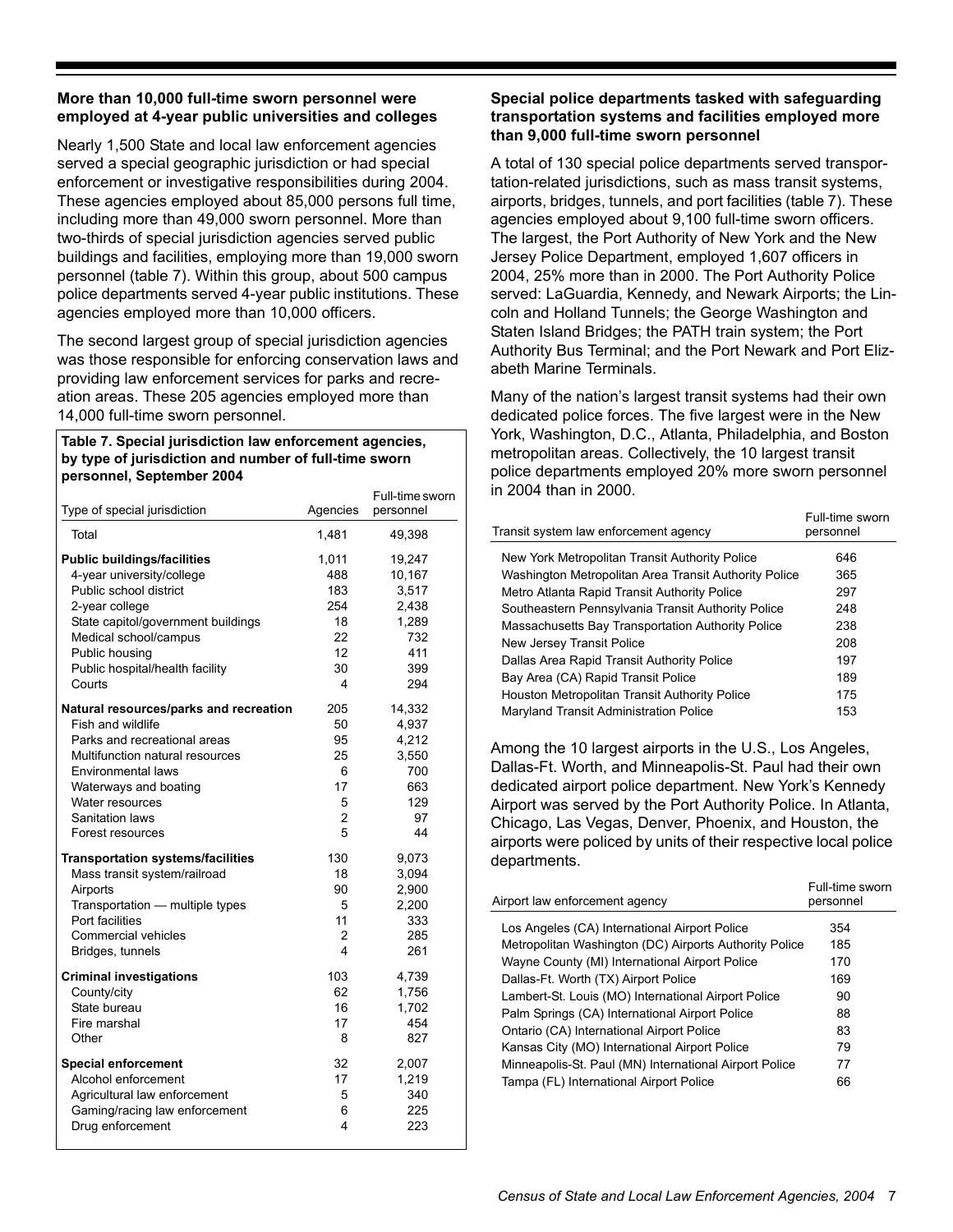#### **Table 8. Thirty largest State and local law enforcement agencies with special jurisdictions, by number of full-time sworn personnel, September 2004**

| Agency                                                  | Full-time<br>sworn officers |
|---------------------------------------------------------|-----------------------------|
| Port Authority of New York-New Jersey                   | 1,607                       |
| Florida Fish and Wildlife Conservation Commission       | 722                         |
| Ohio Department of Natural Resources                    | 710                         |
| California Department of Parks and Recreation           | 700                         |
| New York City Metropolitan Transit Authority            | 646                         |
| Florida Department of Law Enforcement                   | 531                         |
| Texas Parks and Wildlife Department                     | 474                         |
| Maryland Transportation Authority                       | 420                         |
| Washington Metropolitan (DC) Area Transit Authority     | 365                         |
| Los Angeles International Airport Police                | 354                         |
| California Department of Fish and Game                  | 350                         |
| North Carolina State Bureau of Investigation            | 340                         |
| South Carolina Law Enforcement Division                 | 340                         |
| Los Angeles Unified School District Police              | 332                         |
| New York State Dept. of Environmental Conservation      | 305                         |
| Metro Atlanta Rapid Transit Authority Police            | 297                         |
| Mississippi Department of Wildlife, Fisheries and Parks | 287                         |
| Florida Department of Agriculture and Consumer Services | 268                         |
| Georgia Bureau of Investigation                         | 257                         |
| Southeastern Pennsylvania Transit Authority Police      | 248                         |
| Hawaii Department of Public Safety                      | 244                         |
| California Department of Motor Vehicles                 | 240                         |
| Massachusetts Bay Transportation Authority              | 238                         |
| <b>Texas Alcoholic Beverage Commission</b>              | 236                         |
| New York State Park Police                              | 231                         |
| Washington State Parks and Recreation Commission        | 230                         |
| Louisiana Wildlife and Fisheries Department             | 230                         |
| Georgia Department of Natural Resources                 | 223                         |
| California Department of Alcoholic Beverage Control     | 222                         |
| North Carolina State Wildlife Resources Commission      | 214                         |

#### **Methodology**

The 2004 Census of State and Local Law Enforcement Agencies (CSLLEA) data collection form was mailed to more than 19,000 agencies potentially operating nationwide. This master list was created by compiling information from the following sources:

- The 2000 CSLLEA
- Lists provided by Peace Officer Standards and Training offices and other State agencies
- A FBI list of agencies requesting new identifiers since the 2000 CSLLEA

Responses were received through website, fax, and mail options. Responding agencies were screened for eligibility to be included in the final CSLLEA database. Agencies were excluded if any of the following conditions existed on the CSLLEA reference date of September 30, 2004.

- The agency was not operational
- The agency did not employ personnel with general arrest powers
- The agency contracted or outsourced to another agency for performance of all services
- The agency employed only part-time officers and the total combined hours worked for these officers averaged less than 35 hours per week
- All sworn officers volunteered their time on an unpaid basis
- The agency was not operated with any funds from a State, local, special district, or tribal government.

#### **The Census of State and Local Law Enforcement Agencies (CSLLEA) officers' counts were more inclusive than those from other series**

The annual counts of sworn personnel in the Uniform Crime Reporting (UCR) and the BJS' Justice and Expenditure and Employment (E & E) series, like those from the CSLLEA, include only full-time employees with arrest powers. The CSLLEA includes all officers with arrest powers regardless of function. The UCR data collected by the FBI exclude officers not paid out of police funds. This generally excludes employees working for jails or courts.

A similar exclusion is found in the sample data from the Census Bureau's Annual Survey of Public Employment published by BJS in the E & E series. E & E categorizes justice system employees by function: police protection, judicial and legal, or corrections.

Another reason the UCR counts are lower than those from the CSLLEA is that the UCR excludes some agencies that do not have an Originating Agency Identification (ORI) number assigned by the FBI. Some agencies without an ORI are still included in the UCR employee counts (but not in the agency counts), because they report their data to another agency which in turn reports it to the FBI. The UCR data cover 95% of the U.S. population.

Generally the employment trends reported by the CSLLEA, UCR, and the E & E have been similar over time, with the main difference being the lower totals reported by the UCR and E & E.

| Number of agencies<br>reporting |        | Total full-time employees |           | Full-time sworn personnel |         | Population covered<br>(in millions) |        | Officers per 100,000<br>population |               |            |
|---------------------------------|--------|---------------------------|-----------|---------------------------|---------|-------------------------------------|--------|------------------------------------|---------------|------------|
| Year                            | CSLLEA | <b>UCR</b>                | CSLLEA    | UCR                       | CSLLEA  | <b>UCR</b>                          | CSLLEA | UCR                                | <b>CSLLEA</b> | <b>UCR</b> |
| 2004                            | 17.876 | 14.254                    | 1.076.897 | 970.588                   | 731.903 | 675.734                             | 294    | 278                                | 249           | 243        |
| 2000                            | 17.784 | 13.535                    | 1.019.496 | 926.583                   | 708.022 | 654.601                             | 282    | 265                                | 252           | 247        |
| 1996                            | 18.229 | 13.025                    | 921.978   | 829.858                   | 663.535 | 595.170                             | 265    | 249                                | 246           | 239        |
| 1992                            | 17.360 | 13.032                    | 846.501   | 748.830                   | 608.113 | 544.309                             | 255    | 242                                | 237           | 225        |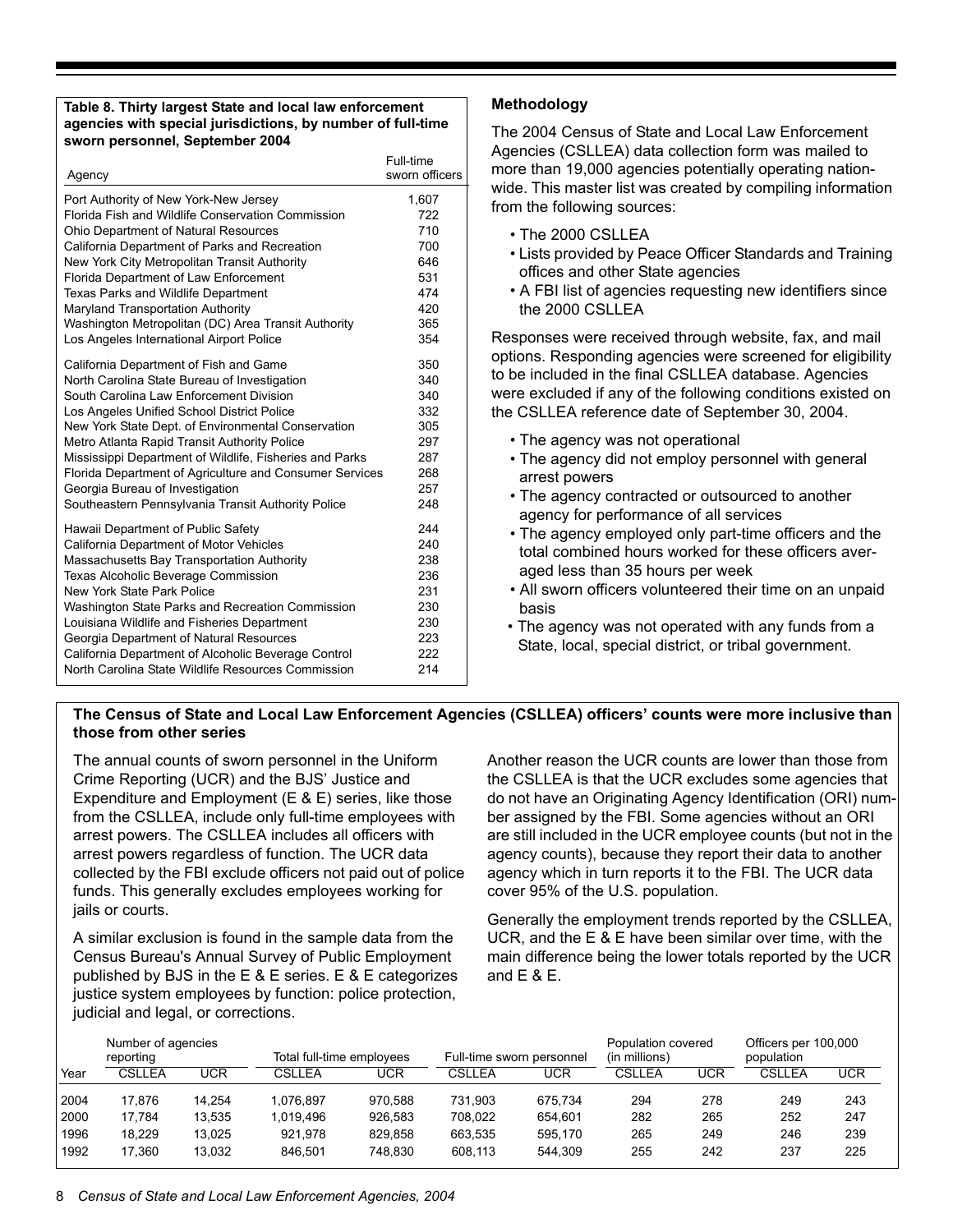#### **Appendix table 1. State and local law enforcement agencies and employees, by State, September 2004**

|                      | Full-time employees      |                  |             |                  |             |  |
|----------------------|--------------------------|------------------|-------------|------------------|-------------|--|
|                      | Sworn personnel<br>Total |                  |             |                  |             |  |
|                      | Number of                |                  | Per 100,000 |                  | Per 100,000 |  |
|                      | agencies                 | Number residents |             | Number residents |             |  |
| U.S. total           | 17,876                   | 1,076,897        | 367         | 731,903          | 249         |  |
| Alabama              | 414                      | 16,609           | 367         | 10,920           | 241         |  |
| Alaska               | 64                       | 2,278            | 348         | 1,409            | 215         |  |
| Arizona              | 138                      | 21,847           | 380         | 12,659           | 220         |  |
| Arkansas             | 355                      | 9,680            | 352         | 6,333            | 230         |  |
| California           | 517                      | 120,206          | 335         | 75,622           | 211         |  |
| Colorado             | 248                      | 16,655           | 362         | 11,086           | 241         |  |
| Connecticut          | 118                      | 9,840            | 281         | 8,008            | 229         |  |
| Delaware             | 49                       | 2,798            | 272         | 1,982            | 239         |  |
| District of Columbia | 5                        | 5,289            | 954         | 4,423            | 799         |  |
| Florida              | 384                      | 76,794           | 441         | 45,267           | 262         |  |
| Georgia              | 560                      | 34,718           | 393         | 23,499           | 266         |  |
| Hawaii               | 7                        | 4,003            | 317         | 3,002            | 238         |  |
| Idaho                | 121                      | 4,912            | 353         | 2,964            | 213         |  |
| Illinois             | 898                      | 52,121           | 410         | 39,714           | 312         |  |
| Indiana              | 495                      | 19,204           | 308         | 12,083           | 194         |  |
| lowa                 | 407                      | 7,999            | 271         | 5,424            | 184         |  |
| Kansas               | 365                      | 10,950           | 400         | 7,141            | 261         |  |
| Kentucky             | 390                      | 10,149           | 245         | 7,655            | 185         |  |
| Louisiana            | 356                      | 25,047           | 555         | 17,996           | 399         |  |
| Maine                | 138                      | 4,030            | 306         | 2,571            | 195         |  |
| Maryland             | 140                      | 21,044           | 379         | 15,144           | 272         |  |
| Massachusetts        | 367                      | 24,291           | 379         | 18,174           | 283         |  |
| Michigan             | 568                      | 28,417           | 281         | 20,762           | 205         |  |
| Minnesota            | 457                      | 14,209           | 279         | 9,018            | 177         |  |
| Mississippi          | 341                      | 11,589           | 399         | 7,013            | 242         |  |
| Missouri             | 583                      | 20,080           | 349         | 14,073           | 245         |  |
| Montana              | 124                      | 3,257            | 351         | 1,912            | 206         |  |
| Nebraska             | 245                      | 5,510            | 315         | 3,786            | 217         |  |
| Nevada               | 70                       | 9,433            | 398         | 5,976            | 256         |  |
| New Hampshire        | 215                      | 3,706            | 285         | 2,805            | 216         |  |
| New Jersey           | 546                      | 41,748           | 480         | 31,812           | 366         |  |
| New Mexico           | 144                      | 7,203            | 378         | 4,894            | 257         |  |
| New York             | 543                      | 94,960           | 494         | 66,037           | 344         |  |
| North Carolina       | 497                      | 29,425           | 345         | 20,973           | 246         |  |
| North Dakota         | 121                      | 1,769            | 279         | 1,307            | 206         |  |
| Ohio                 | 823                      | 39,366           | 344         | 25,856           | 226         |  |
| Oklahoma             | 464                      | 12,435           | 353         | 8,007            | 227         |  |
| Oregon               | 180                      | 10,318           | 287         | 6,338            | 176         |  |
| Pennsylvania         | 1,149                    | 32,485           | 262         | 26,629           | 215         |  |
| Rhode Island         | 51                       | 3,767            | 349         | 3,071            | 284         |  |
| South Carolina       | 268                      | 14,976           | 357         | 10,762           | 256         |  |
| South Dakota         | 167                      | 2,576            | 334         | 1,621            | 210         |  |
| Tennessee            | 370                      | 23,712           | 402         | 15,248           | 258         |  |
| Texas                | 1,775                    | 86,084           | 383         | 54,780           | 244         |  |
| Utah                 | 134                      | 7,919            | 331         | 4,573            | 191         |  |
| Vermont              | 68                       | 1,619            | 261         | 1,156            | 186         |  |
| Virginia             | 334                      | 27,683           | 371         | 21,655           | 290         |  |
| Washington           | 261                      | 16,187           | 261         | 10,822           | 174         |  |
| West Virginia        | 229                      | 4,352            | 240         | 3,207            | 177         |  |
| Wisconsin            | 526                      | 18,614           | 338         | 13,072           | 237         |  |
| Wyoming              | 87                       | 3,034            | 599         | 1,662            | 328         |  |
|                      |                          |                  |             |                  |             |  |

Note: Excludes agencies with less than one full-time officer or the equivalent in part-time officers.

#### **Appendix table 2. Fifty largest State and local law enforcement agencies, by number of full-time sworn personnel, September 2004**

| Agency                                       | Full-time sworn<br>personnel |
|----------------------------------------------|------------------------------|
| New York (NY) Police                         | 36,118                       |
| Chicago (IL) Police                          | 13,129                       |
| Los Angeles (CA) Police                      | 9,099                        |
| Los Angeles County (CA) Sheriff              | 8,239                        |
| California Highway Patrol                    | 7,085                        |
| Philadelphia (PA) Police                     | 6,832                        |
| Cook Co. (IL) Sheriff                        | 5,555                        |
| Houston (TX) Police                          | 5,092                        |
| <b>New York State Police</b>                 | 4,667                        |
| Pennsylvania State Police                    | 4,200                        |
| Washington (DC) Metropolitan Police          | 3,800                        |
| Detroit (MI) Police                          | 3,512                        |
| Texas Department of Public Safety            | 3,437                        |
| Broward County (FL) Sheriff                  | 3,190                        |
| Baltimore (MD) Police                        | 3,160                        |
| Miami-Dade County (FL) Police                | 3,094                        |
| Dallas (TX) Police                           | 2,935                        |
| Phoenix (AZ) Police                          | 2,858                        |
| New Jersey State Police                      | 2,768                        |
| Suffolk County (NY) Police                   | 2,692                        |
| Las Vegas (NV) Metropolitan Police           | 2,674                        |
| Nassau County (NY) Police                    | 2,574                        |
| Harris County (TX) Sheriff                   | 2,545                        |
| Massachusetts State Police                   | 2,200                        |
| San Francisco (CA) Police                    | 2,167                        |
| Orange County (CA) Sheriff                   | 2,119                        |
| San Diego (CA) Police                        | 2,103                        |
| San Antonio (TX) Police                      | 2,054                        |
| Memphis (TN) Police                          | 2,017                        |
| Illinois State Police                        | 2,008                        |
| Boston (MA) Police                           | 1,961                        |
| Milwaukee (WI) Police                        | 1,946                        |
| Virginia State Police                        | 1,869                        |
| Michigan State Police                        | 1,862                        |
| Baltimore County (MD) Police                 | 1,798                        |
| Honolulu (HI) Police                         | 1,795                        |
| Columbus (OH) Police                         | 1,777                        |
| Florida Highway Patrol                       | 1,654                        |
| New Orleans (LA) Police                      | 1,646                        |
| Atlanta (GA) Police                          | 1,643                        |
| Jacksonville (FL) Sheriff                    | 1,617                        |
| Port Authority of New York-New Jersey Police | 1,607                        |
| Maryland State Police                        | 1,596                        |
| Sacramento County (CA) Sheriff               | 1,565                        |
| Cleveland (OH) Police                        | 1,560                        |
| San Bernardino County (CA) Sheriff           | 1,542                        |
| North Carolina State Highway Patrol          | 1,517                        |
| Ohio State HIghway Patrol                    | 1,502                        |
| Riverside County (CA) Sheriff                | 1,490                        |
| Charlotte-Mecklenberg (NC) Police            | 1,483                        |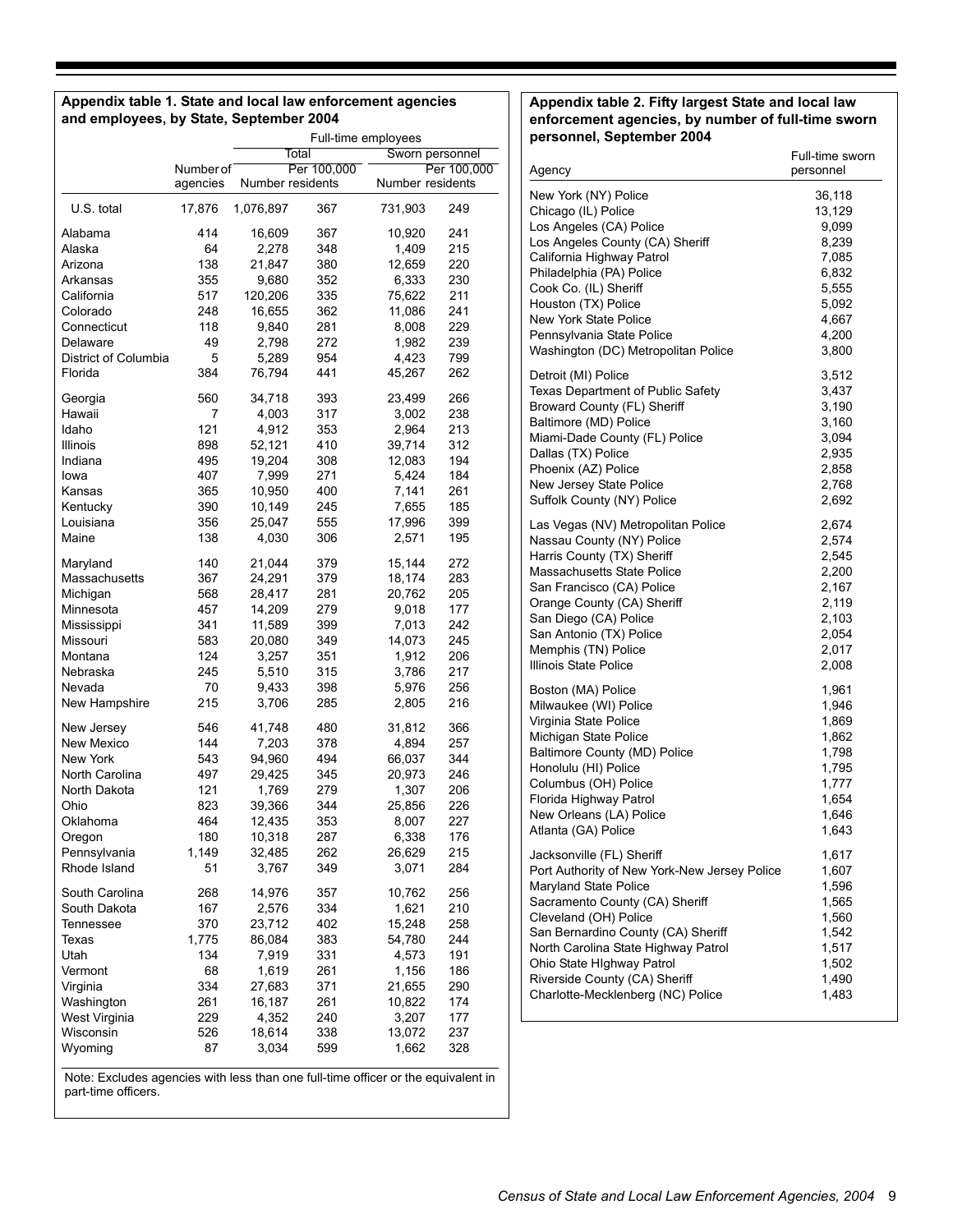| Appendix table 3. Local police departments and employees, |
|-----------------------------------------------------------|
| by State, September 2004                                  |

#### **Appendix table 4. Fifty largest local police departments, by number of full-time sworn personnel, September 2004**

|                              |                       | Full-time employees |            |                  |            |  |
|------------------------------|-----------------------|---------------------|------------|------------------|------------|--|
|                              |                       | Total               |            | Sworn personnel  |            |  |
|                              |                       |                     | Per        | Per              |            |  |
|                              | Number of<br>agencies | Number residents    | 100,000    | Number residents | 100,000    |  |
| U.S. total                   | 12,766                | 573,152             | 195        | 446,974          | 152        |  |
| Alabama                      | 317                   | 9,519               | 210        | 7,140            | 158        |  |
| Alaska                       | 56                    | 1,305               | 199        | 818              | 125        |  |
| Arizona                      | 96                    | 12,448              | 217        | 8,962            | 156        |  |
| Arkansas                     | 255                   | 4,758               | 173        | 3,674            | 133        |  |
| California                   | 338                   | 53,361              | 149        | 38,264           | 107        |  |
| Colorado                     | 166                   | 8,616               | 187        | 6,375            | 139        |  |
| Connecticut                  | 106                   | 7,862               | 224        | 6,614            | 189        |  |
| Delaware                     | 36                    | 1,509               | 182        | 1,083            | 130        |  |
| District of Columbia         | 1                     | 4,415               | 798        | 3,800            | 687        |  |
| Florida                      | 280                   | 30,504              | 175        | 21,832           | 125        |  |
| Georgia                      | 356                   | 14,820              | 168        | 12,138           | 137        |  |
| Hawaii                       | 4                     | 3,559               | 282        | 2,618            | 207        |  |
| Idaho                        | 74                    | 1,791               | 129        | 1,387            | 100        |  |
| Illinois                     | 726                   | 33,539              | 264        | 27,548           | 217        |  |
| Indiana                      | 376                   | 9,309               | 149        | 7,424            | 119        |  |
| lowa                         | 299                   | 3,886               | 132        | 3,191            | 108        |  |
| Kansas                       | 238                   | 5,292               | 193        | 4,089            | 149<br>113 |  |
| Kentucky                     | 252                   | 5,860               | 141        | 4,691            |            |  |
| Louisiana<br>Maine           | 260<br>113            | 8,032<br>2.053      | 178<br>156 | 6,434<br>1,574   | 142<br>119 |  |
| Maryland                     | 81                    | 11,840              | 213        | 9,902            | 178        |  |
| Massachusetts                | 324                   | 15,591              | 249        | 13,330           | 208        |  |
| Michigan                     | 455                   | 15,744              | 156        | 13,126           | 130        |  |
| Minnesota                    | 355                   | 6,810               | 134        | 5,489            | 108        |  |
| Mississippi                  | 225                   | 4,932               | 170        | 3,829            | 132        |  |
| Missouri                     | 440                   | 12,536              | 218        | 9,588            | 167        |  |
| Montana                      | 59                    | 1,038               | 112        | 811              | 87         |  |
| Nebraska                     | 144                   | 2,718               | 156        | 2,160            | 124        |  |
| Nevada                       | 37                    | 5,811               | 249        | 3,908            | 167        |  |
| New Hampshire                | 196                   | 2,885               | 222        | 2,240            | 172        |  |
| New Jersey                   | 481                   | 26,139              | 300        | 21,543           | 248        |  |
| New Mexico                   | 90                    | 3,963               | 208        | 2,752            | 145        |  |
| New York                     | 422                   | 72,495              | 377        | 54,039           | 281        |  |
| North Carolina               | 358                   | 13,559              | 159        | 11,056           | 129        |  |
| North Dakota                 | 59                    | 750                 | 118        | 624              | 98         |  |
| Ohio                         | 688                   | 20,401              | 178        | 16,667           | 145        |  |
| Oklahoma                     | 353                   | 6,947               | 197        | 5,253            | 149        |  |
| Oregon                       | 135                   | 4,805               | 134        | 3,647            | 101        |  |
| Pennsylvania<br>Rhode Island | 994<br>39             | 21,574<br>2,803     | 174<br>259 | 18,951<br>2,221  | 153<br>206 |  |
| South Carolina               | 192                   |                     |            |                  | 113        |  |
| South Dakota                 | 93                    | 5,965               | 142<br>165 | 4,752<br>915     | 119        |  |
| Tennessee                    | 254                   | 1,269<br>10,905     | 185        | 8,680            | 147        |  |
| Texas                        | 784                   | 41,221              | 183        | 32,408           | 144        |  |
| Utah                         | 91                    | 3,161               | 132        | 2,446            | 102        |  |
| Vermont                      | 49                    | 786                 | 126        | 616              | 99         |  |
| Virginia                     | 172                   | 13,276              | 178        | 10,302           | 138        |  |
| Washington                   | 204                   | 8,155               | 131        | 6,174            | 100        |  |
| West Virginia                | 158                   | 1,635               | 90         | 1,399            | 77         |  |
| Wisconsin                    | 430                   | 9,660               | 175        | 7,782            | 141        |  |
| Wyoming                      | 55                    | 980                 | 193        | 708              | 140        |  |
|                              |                       |                     |            |                  |            |  |

Note: Excludes agencies with less than one full-time officer or the equivalent in part-time officers.

|                                               | Full-time sworn personnel, 2004 |                 |                            |                   |  |
|-----------------------------------------------|---------------------------------|-----------------|----------------------------|-------------------|--|
|                                               | Percent<br>Per                  |                 |                            | Percent<br>change |  |
|                                               |                                 | change<br>since | 100,000<br>residents since |                   |  |
| City or county                                | Total                           | 2000            | served                     | 2000              |  |
| New York (NY)                                 | 36,118                          | $-10.7%$        | 442                        | $-12.3%$          |  |
| Chicago (IL)                                  | 13,129                          | $-2.5$          | 459                        | $-1.3$            |  |
| Los Angeles (CA)                              | 9,099                           | $-2.6$          | 237                        | $-6.0$            |  |
| Philadelphia (PA)                             | 6,832                           | $-2.7$          | 464                        | 0.1               |  |
| Houston (TX)                                  | 5,092                           | $-4.7$          | 253                        | $-7.0$            |  |
| Washington (DC)                               | 3,800                           | 5.2<br>$-15.5$  | 686<br>391                 | 8.4<br>$-10.9$    |  |
| Detroit (MI)<br>Baltimore (MD)                | 3,512<br>3,160                  | 4.2             | 492                        | 5.2               |  |
| Miami-Dade Co. (FL)                           | 3,094                           | 2.9             | 240                        | $-3.4$            |  |
| Dallas (TX)                                   | 2,935                           | 2.6             | 243                        | 1.0               |  |
| Phoenix (AZ)                                  | 2,858                           | 8.8%            | 202                        | 1.9%              |  |
| Suffolk Co. (NY)                              | 2,692                           | 5.0             | 183                        | 1.4               |  |
| Las Vegas-Clark Co. (NV)                      | 2,674                           | 23.3            | 216                        | 6.8               |  |
| Nassau Co. (NY)                               | 2,574                           | $-15.3$         | 192                        | $-15.4$           |  |
| San Francisco (CA)                            | 2,167                           | $-2.7$          | 292                        | 1.7               |  |
| San Diego (CA)                                | 2,103                           | 4.0             | 166                        | 1.0               |  |
| San Antonio (TX)                              | 2,054                           | 9.1             | 166                        | 2.1               |  |
| Memphis (TN)                                  | 2,017                           | 5.9             | 299                        | 7.3               |  |
| Boston (MA)                                   | 1,961                           | $-9.4$          | 345                        | $-5.9$            |  |
| Milwaukee (WI)                                | 1,946                           | $-2.6$          | 334                        | $-0.4$            |  |
| Baltimore Co. (MD)                            | 1,798                           | 2.5%            | 230                        | $-0.8%$           |  |
| Honolulu Co. (HI)                             | 1,795                           | 0.2             | 200                        | $-2.5$            |  |
| Columbus (OH)                                 | 1,777                           | 1.9             | 244                        | $-0.2$            |  |
| New Orleans (LA)                              | 1,646                           | $-1.1$          | 357                        | 3.7               |  |
| Atlanta (GA)                                  | 1,643                           | 11.5            | 353                        | $-0.2$            |  |
| Indianapolis-Marion Co. (IN) <sup>a</sup>     | 1,638                           | 2.9             | 209                        | 2.8               |  |
| Jacksonville-Duval Co. (FL)<br>Cleveland (OH) | 1,617<br>1,560                  | 5.7<br>$-14.4$  | 208<br>341                 | 0.3<br>$-10.9$    |  |
| Charlotte-Mecklenberg Co.(NC)                 | 1,483                           | 2.8             | 192                        | $-6.7$            |  |
| Denver (CO)                                   | 1,405                           | $-5.6$          | 253                        | $-5.7$            |  |
| St. Louis (MO)                                | 1,400                           | $-6.0\%$        | 399                        | $-7.0\%$          |  |
| Austin (TX)                                   | 1,362                           | 19.1            | 200                        | 16.0              |  |
| Fairfax Co. (VA)                              | 1,358                           | 16.8            | 146                        | 13.4              |  |
| Prince George's Co. (MD)                      | 1,344                           | $-6.1$          | 194                        | $-10.7$           |  |
| San Jose (CA)                                 | 1,342                           | $-4.7$          | 149                        | $-5.2$            |  |
| Fort Worth (TX)                               | 1,306                           | 9.2             | 217                        | $-1.5$            |  |
| Newark (NJ)                                   | 1,299                           | $-11.4$         | 464                        | $-13.6$           |  |
| Kansas City (MO)                              | 1,298                           | 3.6             | 292                        | 3.0               |  |
| Seattle (WA)                                  | 1,248                           | $-1.0$          | 218                        | $-2.3$            |  |
| Nashville-Davidson Co. (TN)                   | 1,212                           | $-3.0$          | 222                        | $-3.1$            |  |
| Louisville-Jefferson Co. (KY) <sup>b</sup>    | 1,178                           | 1.4%            | 212                        | 0.7%              |  |
| El Paso (TX)                                  | 1,113                           | 5.3             | 188                        | 0.6               |  |
| Miami (FL)                                    | 1,057                           | $-4.8$          | 279                        | -8.6              |  |
| Portland (OR)                                 | 1,050                           | 4.3             | 197                        | 3.7               |  |
| Cincinnati (OH)                               | 1,048<br>1,047                  | 1.7<br>2.7      | 334<br>133                 | 7.2<br>$-1.0$     |  |
| Montgomery Co. (MD)<br>Oklahoma City (OK)     | 1,029                           | 1.8             | 195                        | $-1.9$            |  |
| Tampa (FL)                                    | 961                             | 2.3             | 299                        | $-3.1$            |  |
| Tucson (AZ)                                   | 961                             | 3.6             | 188                        | $-0.9$            |  |
| Albuquerque (NM)                              | 951                             | 10.7            | 197                        | 2.8               |  |
|                                               |                                 |                 |                            |                   |  |

aTo compute the per-resident ratio, the 1,229 officers of the Indianapolis Police Department and the 409 officers of the Marion County Sheriff's Department were combined. The two agencies merged on January 1, 2007, forming the Indianapolis Metropolitan Police Department.

<sup>b</sup>The Louisville Division of Police and the Jefferson County Police Department merged in 2003 to form the Louisville Metro Police Department. Percent change compares the new consolidated agency with the combined total for the two former agencies.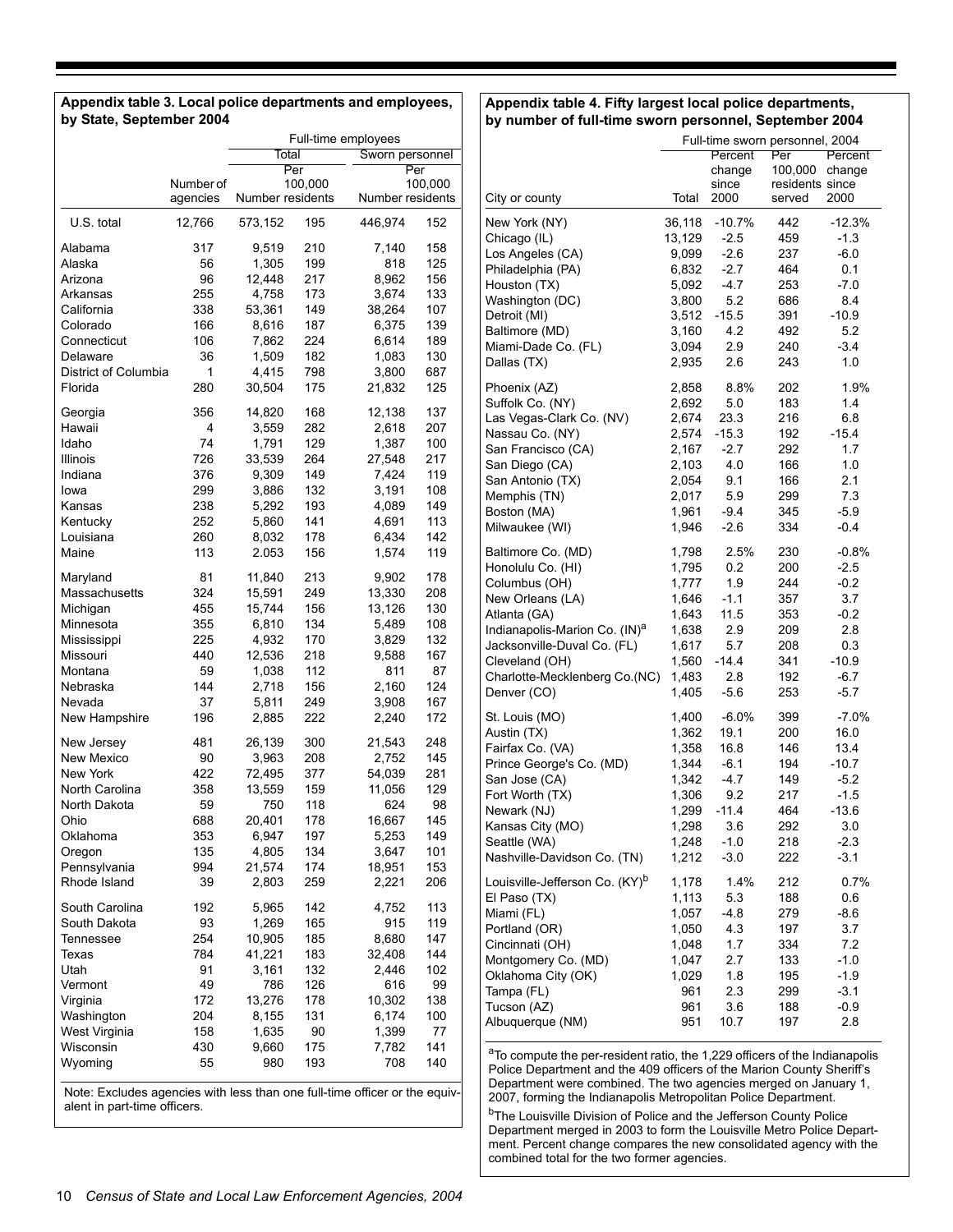#### **Appendix table 5. Sheriffs' offices and employees, by State, September 2004**

#### **Appendix table 6. Fifty largest sheriffs' offices, by number of full-time sworn personnel, September 2004**

|                                                                     |           | Full-time employees<br>Total<br>Sworn personnel |                           |                  |         |  |  |
|---------------------------------------------------------------------|-----------|-------------------------------------------------|---------------------------|------------------|---------|--|--|
|                                                                     |           |                                                 | $\overline{\mathsf{Per}}$ |                  | Per     |  |  |
|                                                                     | Number of |                                                 | 100,000                   |                  | 100,000 |  |  |
|                                                                     | agencies  | Number residents                                |                           | Number residents |         |  |  |
| U.S. total                                                          | 3,067     | 326,531                                         | 111                       | 175,018          | 60      |  |  |
| Alabama                                                             | 67        | 4,881                                           | 108                       | 2,423            | 53      |  |  |
| Alaska                                                              | 0         | 0                                               | 0                         | 0                | 0       |  |  |
| Arizona                                                             | 15        | 6,114                                           | 106                       | 2,028            | 35      |  |  |
| Arkansas                                                            | 75        | 3,252                                           | 118                       | 1,454            | 53      |  |  |
| California                                                          | 58        | 45,691                                          | 127                       | 25,768           | 72      |  |  |
| Colorado                                                            | 62        | 6.016                                           | 131                       | 3,391            | 74      |  |  |
| Connecticut                                                         | 0         | 0                                               | 0                         | 0                | 0       |  |  |
| Delaware                                                            | 2         | 30                                              | 4                         | 15               | 2       |  |  |
| District of Columbia                                                | 0         | 0                                               | 0                         | 0                | 0       |  |  |
| Florida                                                             | 65        | 38,888                                          | 224                       | 18,802           | 108     |  |  |
| Georgia                                                             | 159       | 15,357                                          | 174                       | 8,860            | 100     |  |  |
| Hawaii                                                              | 0         | 0                                               | 0                         | 0                | 0       |  |  |
| Idaho                                                               | 44        | 2,498                                           | 179                       | 1,155            | 83      |  |  |
| Illinois                                                            | 102       | 13,315                                          | 105                       | 8,881            | 70      |  |  |
| Indiana                                                             | 92        | 7,128                                           | 114                       | 2,735            | 44      |  |  |
| lowa                                                                | 99        | 3,131                                           | 106                       | 1,516            | 51      |  |  |
| Kansas                                                              | 104       | 3,758                                           | 137                       | 1,975            | 72      |  |  |
| Kentucky                                                            | 119       | 1,948                                           | 47                        | 1,543            | 37      |  |  |
| Louisiana                                                           | 65        | 14,271                                          | 316                       | 9,643            | 214     |  |  |
| Maine                                                               | 16        | 1,099                                           | 83                        | 375              | 28      |  |  |
| Maryland                                                            | 24        | 3,549                                           | 64                        | 1,924            | 35      |  |  |
| Massachusetts                                                       | 12        | 4,703                                           | 73                        | 1,914            | 30      |  |  |
| Michigan                                                            | 83        | 8,718                                           | 86                        | 4,911            | 49      |  |  |
| Minnesota                                                           | 87        | 5,521                                           | 108                       | 2,458            | 48      |  |  |
| Mississippi                                                         | 82        | 3,886                                           | 134                       | 1,626            | 56      |  |  |
| Missouri                                                            | 113       | 4,205                                           | 73                        | 2,546            | 44      |  |  |
| Montana                                                             | 55        | 1,523                                           | 164                       | 679              | 73      |  |  |
| Nebraska                                                            | 93        | 1,760                                           | 101                       | 993              | 57      |  |  |
| Nevada                                                              | 16        | 1,542                                           | 66                        | 1,012            | 43      |  |  |
| New Hampshire                                                       | 10        | 234                                             | 18                        | 147              | 11      |  |  |
| New Jersey                                                          | 21        | 5,230                                           | 60                        | 3,631            | 42      |  |  |
| New Mexico                                                          | 33        | 1,296                                           | 68                        | 1,090            | 57      |  |  |
| New York                                                            | 57        | 12,643                                          | 66                        | 4,216            | 22      |  |  |
| North Carolina                                                      | 100       | 12,096                                          | 142                       | 6,869            | 80      |  |  |
| North Dakota                                                        | 53        | 655                                             | 103                       | 433              | 68      |  |  |
| Ohio                                                                | 88        | 10,750                                          | 94                        | 5,745            | 50      |  |  |
| Oklahoma                                                            | 77        | 2,700                                           | 77                        | 1,201            | 34      |  |  |
| Oregon                                                              | 36        | 4,212                                           | 117                       | 1,945            | 54      |  |  |
| Pennsylvania                                                        | 66        | 1,966                                           | 16                        | 1,578            | 13      |  |  |
| Rhode Island                                                        | 4         | 448                                             | 41                        | 437              | 40      |  |  |
| South Carolina                                                      | 46        | 6,425                                           | 153                       | 4,027            | 96      |  |  |
| South Dakota                                                        | 66        | 841                                             | 109                       | 387              | 50      |  |  |
| Tennessee                                                           | 94        | 9,545                                           | 162                       | 4,665            | 79      |  |  |
| Texas                                                               | 253       | 26,383                                          | 117                       | 11,836           | 53      |  |  |
| Utah                                                                | 29        | 3,351                                           | 140                       | 1,325            | 55      |  |  |
| Vermont                                                             | 14        | 187                                             | 30                        | 132              | 21      |  |  |
| Virginia                                                            | 122       | 9,811                                           | 132                       | 8,169            | 110     |  |  |
| Washington                                                          | 39        | 4,941                                           | 80                        | 2,939            | 47      |  |  |
| West Virginia                                                       | 55        | 1,436                                           | 79                        | 914              | 50      |  |  |
| Wisconsin                                                           | 72        | 7,412                                           | 135                       | 4,108            | 75      |  |  |
| Wyoming                                                             | 23        | 1,185                                           | 234                       | 597              | 118     |  |  |
| Note: Excludes agencies with less than one full-time officer or the |           |                                                 |                           |                  |         |  |  |

equivalent in part-time officers.

|                                                       |                         | Percent of officers by primary duty area |          |          |                  |
|-------------------------------------------------------|-------------------------|------------------------------------------|----------|----------|------------------|
|                                                       | Full-time               |                                          | Jail     |          |                  |
| County or equivalent                                  | sworn<br>personnel ment | Law enforce-opera-                       | tions    | Court    | operations Other |
| Los Angeles Co. (CA)                                  | 8,239                   | 54%                                      | 27%      | 13%      | 6%               |
| Cook Co. (IL)                                         | 5,555                   | 10                                       | 61       | 30       | 0                |
| Broward Co. (FL)                                      | 3,190                   | 50                                       | 44       | 6        | 0                |
| Harris Co. (TX)                                       | 2,545                   | 45                                       | 47       | 7        | 1                |
| Orange Co. (CA)                                       | 2,119                   | 50                                       | 36       | 14       | 0                |
| Sacramento Co. (CA)                                   | 1,565                   | 43%                                      | 32%      | 13%      | 12%              |
| San Bernardino Co. (CA)                               | 1,542                   | 48                                       | 32       | 8        | 12               |
| Riverside Co. (CA)                                    | 1,490                   | 73                                       | 16       | 9        | 3                |
| Orange Co. (FL)                                       | 1,304                   | 48                                       | 0        | 12       | 40               |
| San Diego Co. (CA)                                    | 1,261                   | 71                                       | 5        | 19       | 4                |
| Palm Beach Co. (FL)                                   | 1,153                   | 87%                                      | 0%       | 13%      | 0%               |
| Hillsborough Co. (FL)                                 | 1,151                   | 79                                       | 7        | 1        | 13               |
| Alameda Co. (CA)                                      | 923                     | 33                                       | 48       | 14       | 6                |
| Pinellas Co. (FL)                                     | 920                     | 86                                       | 0        | 14       | 0                |
| Wayne Co. (MI)                                        | 900                     | 23                                       | 58       | 19       | 0                |
| E. Baton Rouge Par. (LA)                              | 890                     | 29%                                      | 29%      | 29%      | 13%              |
| Oakland Co. (MI)                                      | 840                     | 50                                       | 45       | 6        | 0                |
| Erie Co. (NY)                                         | 811                     | 21                                       | 66       | 13       | 1                |
| San Francisco Co. (CA)                                | 795                     | 0                                        | 66       | 9        | 26               |
| Contra Costa Co. (CA)                                 | 759                     | 49                                       | 34       | 9        | 7                |
| Maricopa Co. (AZ)                                     | 731                     | 84%                                      | 1%       | 15%      | 0%               |
| Ventura Co. (CA)                                      | 729                     | 49                                       | 31       | 12       | 8                |
| King Co. (WA)                                         | 700                     | 97                                       | 0        | 1        | 3                |
| Manatee Co. (FL)<br>Passaic Co. (NJ)                  | 687                     | 52                                       | 38       | 5        | 5<br>0           |
|                                                       | 667                     | 26                                       | 58       | 16       |                  |
| Jefferson Parish (LA)                                 | 662                     | 85%                                      | 3%       | 0%       | 12%              |
| Calcasieu Parish (LA)                                 | 642                     | 44                                       | 40       | 9        | 7                |
| Fulton Co. (GA)                                       | 635                     | 31                                       | 35       | 31       | $\overline{c}$   |
| Travis Co. (TX)                                       | 617                     | 40<br>30                                 | 46<br>51 | 11<br>16 | 3<br>3           |
| Milwaukee Co. (WI)                                    | 605                     |                                          |          |          |                  |
| Collier Co. (FL)                                      | 598                     | 66%                                      | 0%       | 5%       | 28%              |
| St. Tammany Parish (LA)                               | 588                     | 32                                       | 35       | 10       | 22               |
| Lee Co. (FL)                                          | 545                     | 82                                       | 14       | 5        | 0                |
| Jefferson Co. (AL)                                    | 538<br>529              | 46<br>100                                | 39<br>0  | 10<br>0  | 4<br>0           |
| Polk Co. (FL)                                         |                         |                                          |          |          |                  |
| Hamilton Co. (OH)                                     | 517                     | 45%                                      | 40%      | 14%      | 0%               |
| Fairfax Co. (VA)                                      | 516                     | $\mathbf 0$                              | 76       | 19       | 5                |
| Kern Co. (CA)                                         | 509                     | 52                                       | 4<br>4   | 17       | 26               |
| Richmond Co. (GA)                                     | 501<br>482              | 73<br>73                                 | 0        | 6<br>22  | 17<br>5          |
| Shelby Co. (TN)                                       |                         |                                          |          |          |                  |
| Dallas Co. (TX)                                       | 476                     | 67%                                      | 0%       | 33%      | 0%               |
| Rapides Parish (LA)                                   | 470                     | 49                                       | 40       | 1        | 9                |
| Knox Co. (TN)                                         | 468                     | 71                                       | 18       | 6        | 5                |
| Fresno Co. (CA)<br>Brevard Co. (FL)                   | 464<br>460              | 74<br>50                                 | 9<br>0   | 17<br>50 | 0<br>0           |
|                                                       |                         |                                          |          |          |                  |
| Jefferson Co. (CO)                                    | 457                     | 40%                                      | 47%      | 5%       | 7%               |
| Pima Co. (AZ)                                         | 455                     | 77                                       | 1        | 2        | 20               |
| Tarrant Co. (TX)                                      | 452                     | 12                                       | 44       | 33       | 11               |
| Franklin Co. (OH)                                     | 449                     | 47                                       | 42       | 11       | 0                |
| Bexar Co. (TX)                                        | 444                     | 75                                       | 0        | 25       | 0                |
| Note: Detail may not add to 100% because of rounding. |                         |                                          |          |          |                  |